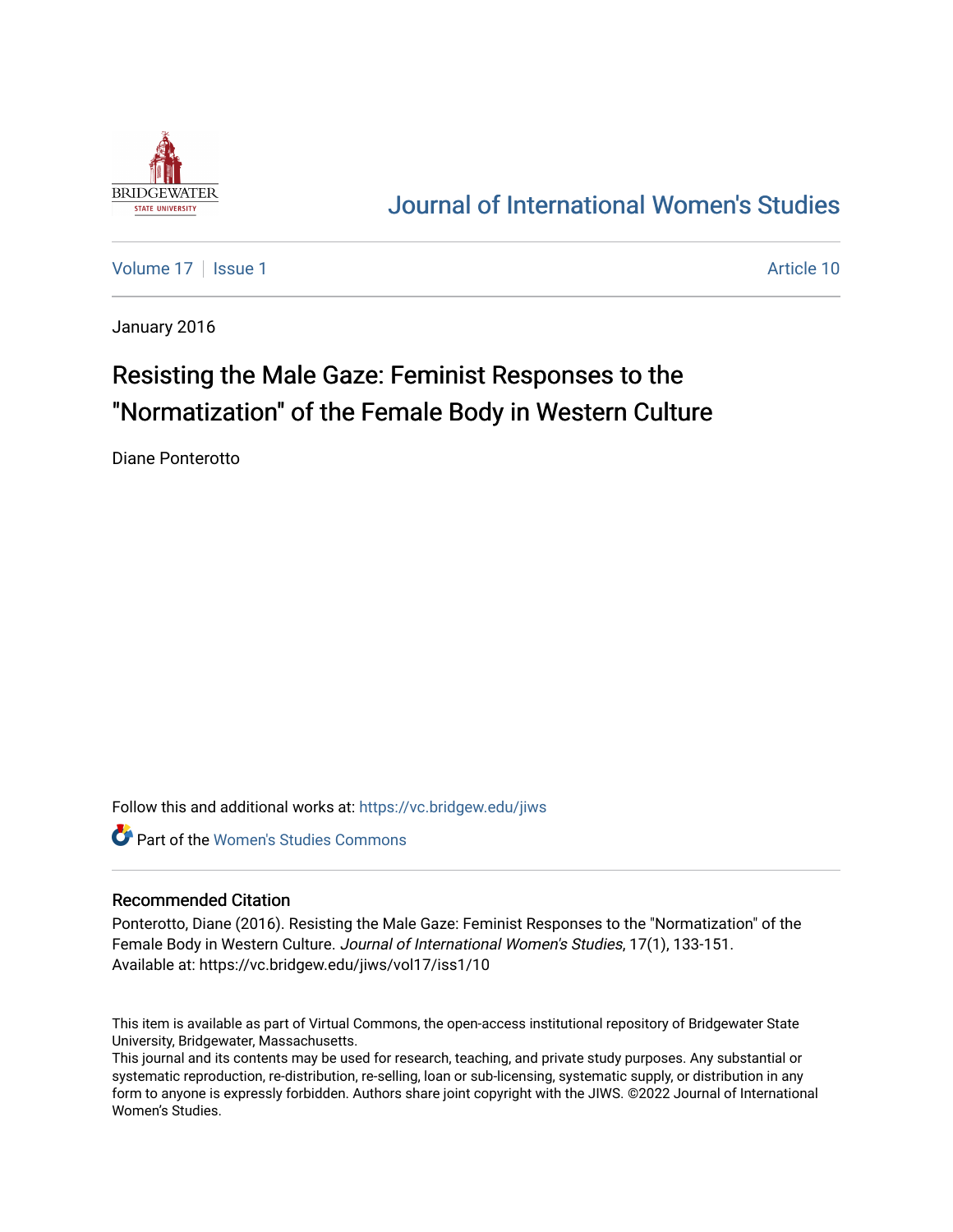#### Ponterotto: Resisting the Male Gaze

This journal and its contents may be used for research, teaching and private study purposes. Any substantial or systematic reproduction, re-distribution, re-selling, loan or sub-licensing, systematic supply or distribution in any form to anyone is expressly forbidden. ©2016 Journal of International Women's Studies.

## **Resisting the Male Gaze: Feminist Responses to the "Normatization" of the Female Body in Western Culture**

Diane Ponterotto<sup>1</sup> University of Rome "Tor Vergata", Italy

#### **Abstract**

 This paper attempts to present a feminist critique of the social and political promotion in Western culture of a univocal model of female corporeity imposed on women, and consequently detrimental to female subjectivity and agency. Starting from the Foucauldian position concerning social oppression determined by the *disciplinary gaze* of power structures*,* the paper discusses perspectives of resistance to the patriarchally-motivated scrutiny of the female body, and to the mass-media induced coercion of conformity to the *normatized* model for the female body in contemporary society. 2

*Keywords:* Feminism, Body, Empowerment

#### **Introduction**

*Power relations can materially penetrate the body in depth, without depending even on the mediation of the subject's own representation.* -Michel Foucault<sup>3</sup>

The purpose of this study is to discuss some aspects of the representation of female corporeity in Western culture, a representation universally recognized as having been constructed and developed through a gender ideology at the service of the institutions of patriarchy, and covertly disseminated through the imposed and controlling definition of the "ideal" model of the female body. Secondly, the study intends to show how opposition in feminist thought to this patriarchallymotivated representation has emerged through a specific discourse of resistance, a re-representation of human corporeity, focusing on variations of the notion of hybridity, multiple mixed bodily forms. The first part of this article outlines what I have termed "normatized corporeity", i.e. the media-induced promotion of a norm of bodily appearance along with the physical, psychological and social consequences provoked by that normative canon. The second part explores cultural and feminist theory in order to identify some of the avenues for resistance to the imposition of bodily normativity, resistance foregrounded by the awareness of the disciplinary function of the male

<sup>1</sup> Diane Ponterotto is full professor of English language and linguistics at the University of Rome "Tor Vergata", Italy. Her research interests are Cognitive Linguistics and Metaphor Theory, Pragmatics and Discourse Analysis, Gender and Cultural Studies. In the area of Gender Studies, she explores the relationship between language and gender, with a particular focus on the verbal violence perpetrated by media and institutional discourse against women and female agency.

<sup>2</sup> Author's address: dpontero@yahoo.com; alternatively, ponterotto@lettere.uniroma2.it

<sup>3</sup> M. FOUCAULT, *Power/Knowledge: Selected interviews and other writings, 1972-1977*, (ed.) Colin Gordon, trans. Colin Gordon, Leo Marshall, John Mepham, and Kate Soper, Brighton, Harvester Press 1980, p. 186.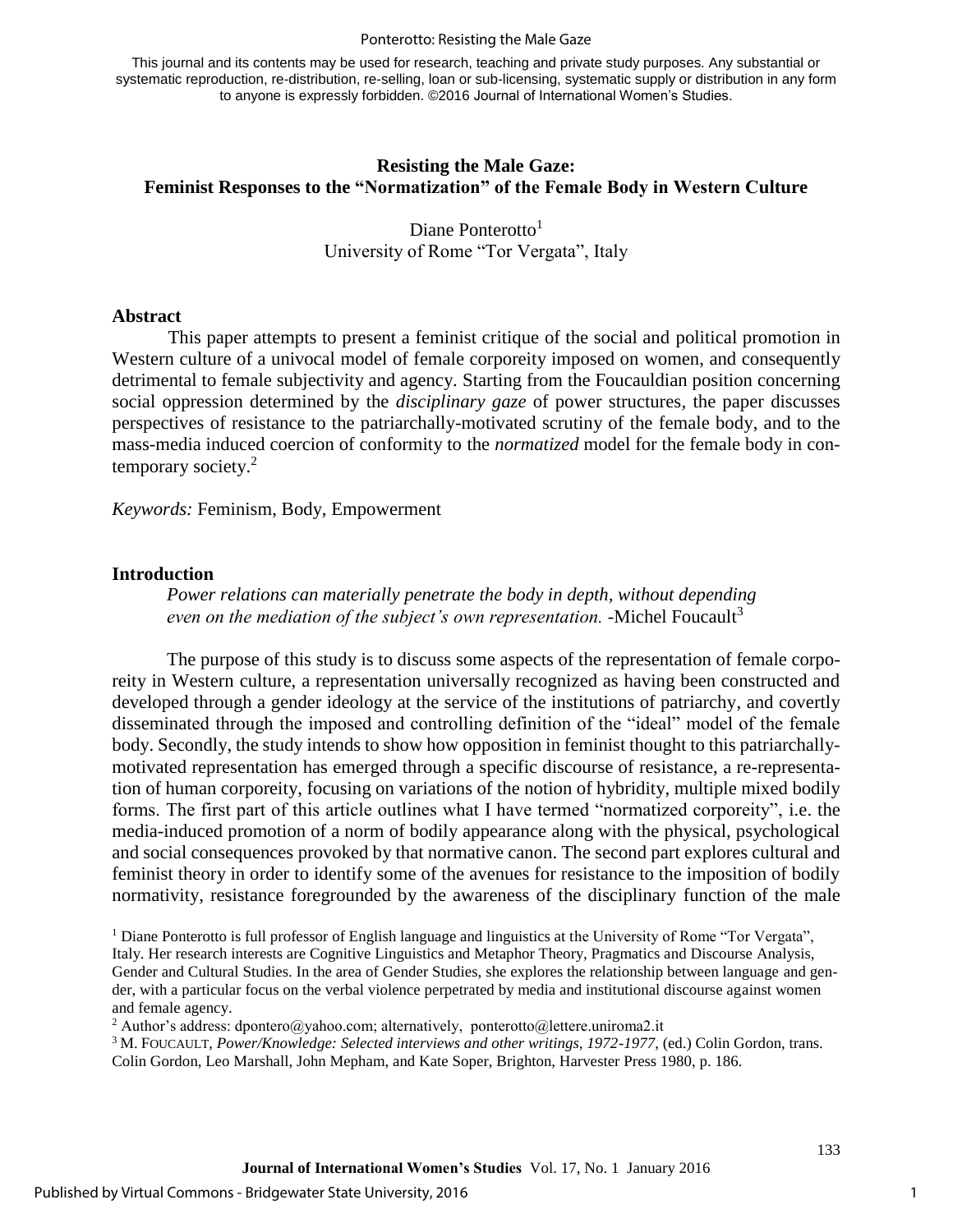gaze, the refusal of a univocal model for the female body and, above all, the commitment to the principle of difference.<sup>4</sup>

# **Part I: Normatized Corporeity**

### *The Binarized Body*

Cultural representations of the body have been delineated according to a model for the human subject as *male*, *white*, *heterosexual, middle class*, leading to descriptions of corporeity rotating around a binary framework, an either/or condition, encoding distinctions of gender, race and class: *male/female*, *white/black, heterosexual/homosexual*, *middle class/working class* etc. Actually, given that the combination *male+white+heterosexual+middle class* seems to be the prototype for the human subject, the binary is more rightly defined as *male/ non-male*, *white/ nonwhite*, *heterosexual/ non-heterosexual*, *middle class - non middle class.* In other words, there is one polarity of the binary that carries negative social value since it is presented as a "noncondition", as something "missing" or "unachieved", as a "deficit" condition, whereas the positive polarity is erected as norm. It could be added also that in our contemporary times, another descriptor has been added, *weight,* with the normative condition as *thinness* and the deficit condition as *non-thinness*.

One of the main victims of the strictures of this socially constructed binary is the female part of humanity, the "second sex", to cite the seminal attribute for women theorized by the icon of feminist thought, Simone De Beauvoir. Moreover, women are especially victimized when they possess one or more of these non-conditions, i.e., non- male, non- heterosexual, non- white, nonmiddle class (and non-thin) etc.

# *The Female Body*

Feminist scholarship in the Western tradition has constantly denounced the historical invisibility and inaudibility of the female subject. Deprived of voice in culture, society and politics, women have been traditionally confined to the muted corners of domesticity, to the silenced margins of sociality, to the powerless outskirts of politicality. At the same time, female corporeity is intensely visible; exemplary of what [Foucault](http://www.let.uu.nl/womens_studies/rosi/person.htm#foucault) (1980:186) considers a paradox in contemporary culture - the simultaneous disappearance and over-exposure of the body in culture, institutions, and in the persuasive discourse of social communication.

However, this apparently paradoxical condition of the simultaneous presence of corporeal visibility and invisibility, in Foucauldian terms, carries a particularly salient political value when it touches the female subject. The invisibility of women has been accompanied in an extraordinarily inversely proportionate manner by the visual display of her physical appearance, of her body as material object, to be observed, judged, valued, appreciated, rejected, modified and essentially commodified, for socially-constructed purposes. From a feminist point of view, this purpose can be claimed to be essentially male pleasure, concomitant social benchmarking and commercial profit. As pertinently commented by Dolezal (2010:357):

Despite the invisibility of women as social subjects, the physical aspect of female bodies has traditionally been subject to heightened scrutiny; women are expected

<sup>4</sup> The argumentation in this paper was first presented to an interdisciplinary seminar in gender studies held in 2013 at the University of Rome "Tor Vergata".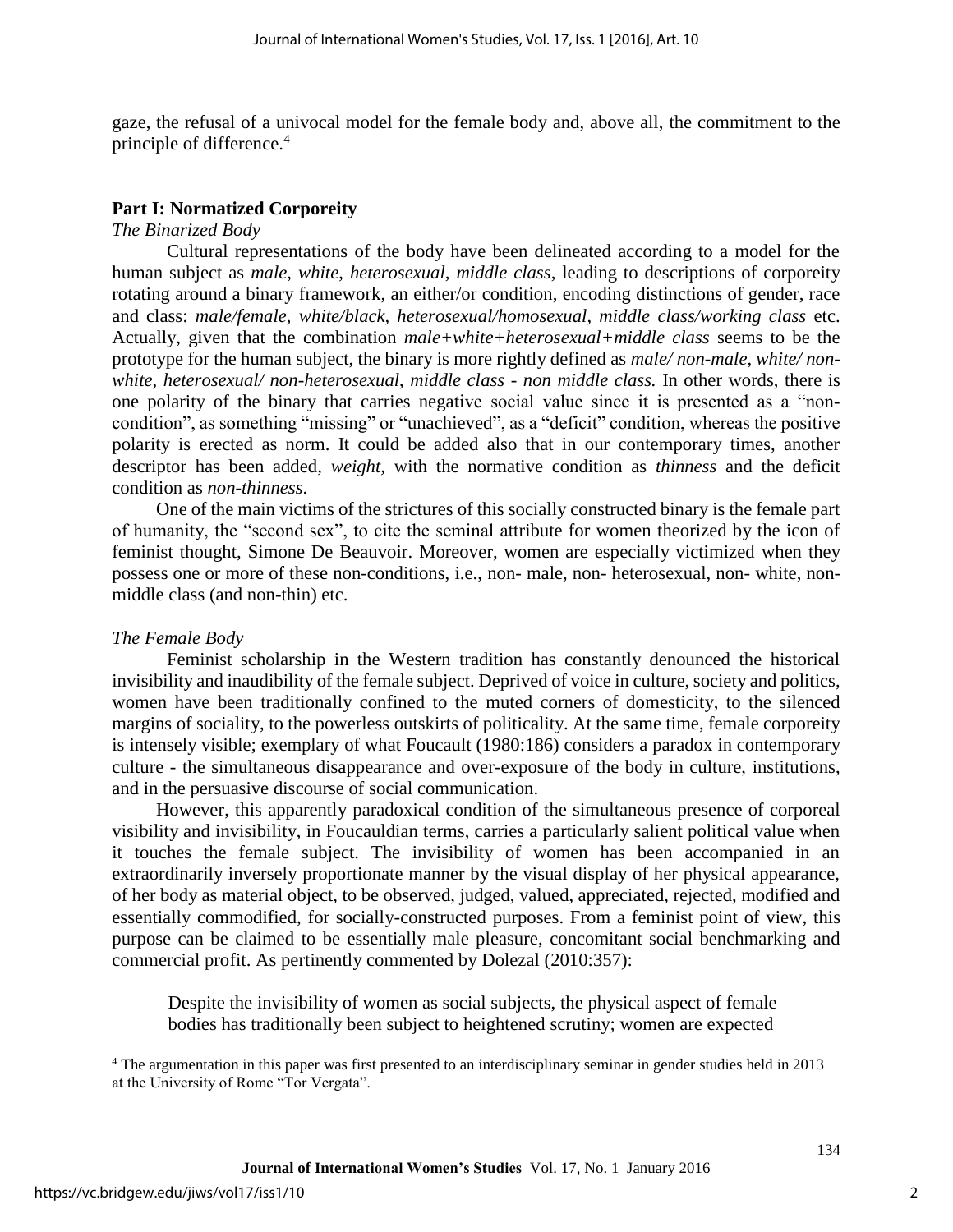to maintain their form, appearance, and comportment within strictly defined social parameters, or else face stigmatization and the loss of social capital.

### *The Aesthetic Canon and the Role of the Media*

In contemporary society, there is an aesthetic canon of female corporeity in which certain characteristics, dictated by ideologies of gender and sexuality, class and rank, race and ethnicity, are obligatorily present. The canonical female body is first of all middle class, white and young, with fine facial features and unwrinkled skin, fit and well toned and especially slim. This aesthetic ideal has been so rooted in popular consciousness that it has been raised to the status of standardized norm, to what Garland Thompson (2004) has termed the "normate", equated not only with good health but also with beauty. Only this type of body is healthy; only this type of body is beautiful. Rosi Braidotti (1996) refers to the model as an "American, and more specifically Californian 'body-beautiful' ideology". And the Barbie doll is the highest expression not only of this ideal but also of a socially induced brainwashing of young girls for the purposes of acceptance and conformity to this canon.

Moreover, even when Barbie dolls have ethnic variations (Indian, Muslim, African, African-American), the basic bodily characteristics of these multiracial versions are the same: always tall and slim with facial features displaying only minor departures from the standard, white, Western European/American model. In other words, the product creators of the Barbie doll compromise with the multi-ethnicity of third world populations but propagate nonetheless the basic Euroamerican aesthetic norms. The brainwashing is universally performed by the media, in all the popular genres which dominate contemporary communication: women's fashion and gossip magazines, internet blogs and zines, television and internet ads, popular music videos, internet sites dedicated to film, sports and music celebrities. In the words of Dolezal (2010:365):

Despite the paucity of real bodies that meet the normate's standards, just a cursory glance at a wide spectrum of fashion and gossip magazines demonstrates the disproportionate ubiquity of the normate in the images of celebrities, models, and other public figures. These faultless images have become emblematic of the dominant reality, setting the standards for normal bodies.

Women, and especially young women, find in the media display of the female figure not only models of female corporeity but also both overt and covert messages imposing conformity to those models. The images of female bodies which dominate print, TV, cinema and internet media repeat the same physical model, a model constructed artificially with sophisticated photographic technology (photoshop and air brushing) and glorified by its exemplification in rich and famous singers and actresses, a body model which is not only waifish but often emaciated, almost anorexic and at any rate undernourished and medically unhealthy. Once these models become conventionalized and universally accepted, they obviously assume the status of cultural norm, a socially sanctioned myth of the ideal body. Moreover, besides its distance from the naturalness of the female body, the model does not accommodate differences in corporeal form, differences determined not only by the genetic variety of the human species but also and most significantly by developmental changes in the life cycle. There is no place in this model for maturity or historicity; there is no place in this model for lumpy, bumpy, bulging, sagging flesh, for dingy, wrinkled, dry, veined, potted skin. The body cannot age; it must remain unequivocally and eternally young. The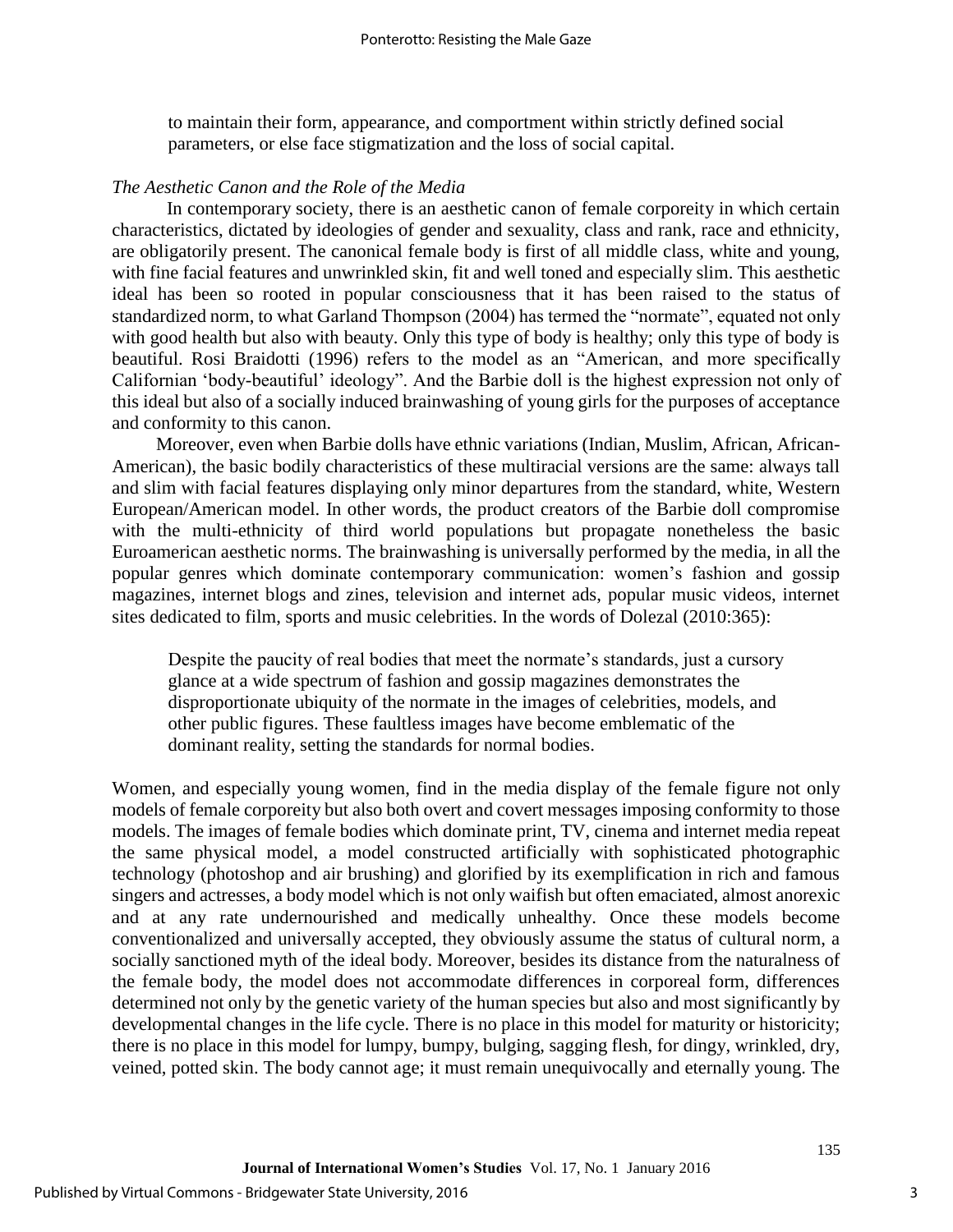naturally ageing body can almost be said to be projected and perceived as repugnant.<sup>5</sup> Susan Bordo (1997:3) comments to this effect:

With created images setting the standard, we are becoming habituated to the glossy and gleaming, the smooth and shining, the ageless and sagless and wrinkleless. We are learning to expect ''perfection'' and to find any ''defect'' repellent, unacceptable.

## *The Cult of Thinness*

In contemporary first world society, the dictum for female corporeity is above all the physical quality of slenderness. In all media-intense contexts, a specific message dominates "Be thin!" (Benn & Walters (2001), Hess-Biber (1996), Kilbourne (1999). As noted by Blood (2005), both magazine articles and advertisements, in their focus on food and exercise, on weight loss and fitness, and in their use of negatively-connotated words such as 'unwanted', suggest to women that their flesh may be undesirable and their bodies abnormal, leading obviously to a distorted body image and negative self-esteem. Researchers have found that magazine exposure and processing are predictors of "Body Image Disturbance" (Nathanson & Botta (2003:325). For young adolescents, moreover, peer pressure to conform to the model is particularly detrimental to the preservation of self-acceptance and psychological well-being. The contribution of mass media to the social imperative of female thinness becomes an external cue for self-nutrition and therefore contributes to physical and psychological illness, a point signaled out as far back as 1994 by the American Psychiatric Association, according to Harrison, Taylor and Marske (2006:525), who explain:

Eating in response to external cues rather than internal hunger signals is one of the first steps involved in the development of disordered eating (American Psychiatric Association, 1994), be it anorexia, bulimia, or compulsive eating (Hu, Li, Colditz, Willett, & Manson, 2003).

# *The Cult of Fitness*

Now the cult of thinness, celebrated in fashion model and cinema actress icons is accompanied in media discourse by the cult of fitness. In the 1980s and 1990s, contemporary culture witnessed the arrival of the "fitness boom" and the adoption of a frenetic investment of personal time and energy in jogging, bodybuilding, aerobic gymnastics, along with a new interest in healthy and chemical-free nutrition. The concept of the body was naturally the centre of this movement. Although this interest originated as a middle class phenomenon based on a concern with bodily health, it became a new market taken up by the commercial sectors of society. Moreover, given that in the capitalistic economy, the pursuit of individual self-interest is an unquestionable doctrine,<sup>6</sup> and given the analogous dogma that an individual has the duty to control and manage her/his own body, fitness became a social imperative quickly and easily exploited by the consumer industry. Maintaining a fit body through products and services of the fitness industry became obligatory. Moreover, a fit body can consume more and better, since it presumably enables

<sup>6</sup> Let us remember that "the pursuit of happiness" is a principle of the Bill of Rights of the United States Constitution.

 $<sup>5</sup>$  It is interesting to note the presence in the English language of a vast glossary of negative terms for "defective"</sup> skin.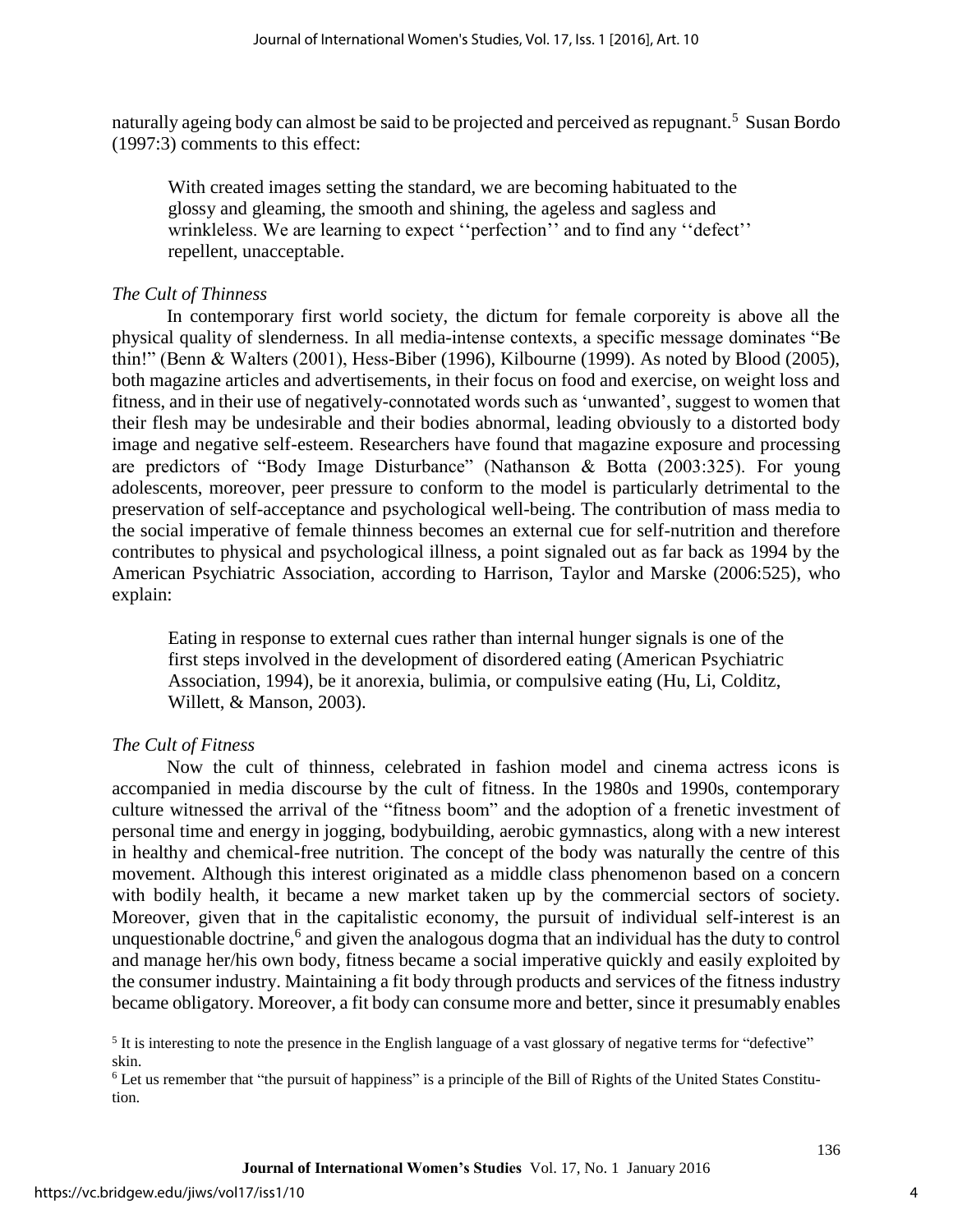better earning power and therefore more money to enjoy the benefits of a fit body: good restaurants, vacations, sports, sex and longevity. Thus, as MacSween (1993:154) has commented, "we become fit for consumption and have a positive duty to be fit."

Thus, the fitness craze rendered the body a vehicle for the pursuit of happiness through consumption. This message to discipline and self-discipline the body for the sake of further and better consumption, has been labeled a "new hedonism" by Turner (1984: 112), who comments:

the new hedonism [...] is not oppositional, being perfectly geared into the market requirements of advanced capitalism [...] hedonistic fascination with the body exists to enhance competitive performance. We jog, slim and sleep not for their intrinsic enjoyment but to improve our chances of sex, work and longevity.

Thus, although "taking control of one's body" and "making it stronger" is projected through mass media as an element of female agency, we can easily understand how it serves the capitalistic enterprise. As emphasized by MacSween (1993:156), "fitness of women means being fit to be looked at rather than fit to act".

# *The Cult of Beauty*

As a result, in mainstream Western culture, the "right" body, defined as thin and fit, has become conflated with the "beautiful" body, a definition that exerts tremendous psychological and social pressures on women and girls, not only through mass media and advertising but also through medical discourse. In fact, educational psychologists have noted that the model of the physically strong woman, the "new girl", promoted obsessively by the media, risks negative consequences on the psychological development of girls and young women. Azzarito 2010: 261):

The "problem" with girls' physicality has not been resolved, but rather complicated by discourses of new femininities in sport, fitness and health promoted by the new economies. Messages of new powerful femininities might be troubling for some girls, especially "other" girls and/or girls "at risk", whose physicality collides with the emerging image of the "new" girls.

Moreover, as a consequent entailment, if only the thin and fit body is beautiful, only the beautiful body is sexually attractive. This has led to an excessive focus in media discourse on sexiness and to a social tendency towards the early sexualization of girls. Media messages, which promote sexualized images of young girls, include advertisements showcasing popular female music artists in sexy schoolgirl poses. Clothes for even very young girls are designed and advertized as "sexy". Along with the traditional more feminine appearance of the Barbie doll, the overtly sexualized Bratz dolls, appeared, dressed in sexy clothing such as miniskirts, fishnet stockings, and feather boas. So powerful and worrisome is this tendency towards the premature sexualization of girls that in 2007 the American Psychological Association produced a report on this phenomenon, noting as well that even parents sometimes contribute to early sexualization in various ways. For example, parents may convey the message that maintaining an attractive physical appearance is the most important goal for girls. Some parents may allow or even encourage cosmetic surgery to help them meet that goal (American Psychological Association 2007). Stannard (1971:122) comments interestingly on this message of female beauty addressed to young girls: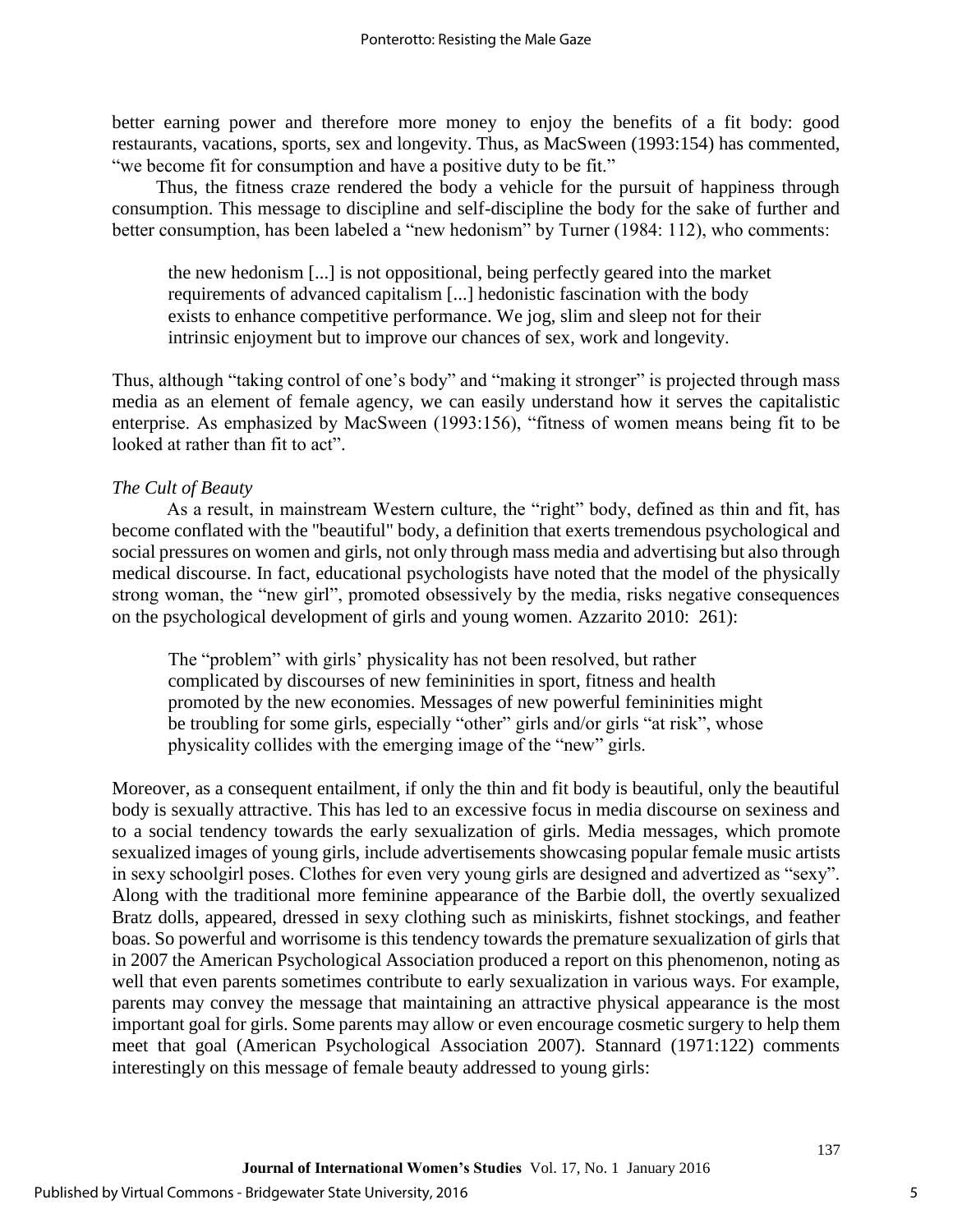Little girls look endlessly at beautiful women. They hear and read about them too [...] [the girl] compares herself to the ideal of beauty and is usually found wanting. She then begins woman's frantic pursuit of beauty [...] in this culture women are told that they are the fair sex but at the same time that their "beauty" needs lifting, shaping, dying, painting, curling, padding.

Sexual attractiveness then also becomes a norm for social acceptability, a norm that invades intimate and economic relationships. Only women who respond to the norm will be certain of success, as girls in peer relationships, as teenagers and adults in intimate relationships, in dating and marrying, and therefore in satisfying basic needs of female subjectivity: love, family and procreation.

A look at any of the popular women's magazines will tell you how imperative this message is. Let us take as an example a single issue of one of the most popular, entitled *Shape*. The title of the magazine is itself self-explanatory of the current focus of media messages addressed to women: body form is projected as the primary concern and focus of women's daily interests and activities. In the April 2011 issue (whose format and messages however never change), the cover page features a young, thin, fit, well-toned female body accompanied by various inserts of slogan-type copy, like *Tight Tush, Toned Thighs* and *Slim without the Gym.* The effect of the rhetorical patterns featuring alliterations and assonances is immediately evident. Out of 186 pages, 105 are dedicated to body shaping articles (slimming and fitness), interspersed with the advertisements of the remaining pages which, significantly, have the same content, making magazine content and commercial advertizing indistinguishable. An example of the advertisement captions which encode the normativity of the young, thin fit, body and which stigmatize weight as an enemy or a disease are the following:

THE BATTLE OF THE BULGE FIGHT BACK AGAINST UNWANTED LBS WORK THAT BIKINI GET FIT: BIKINI BODY COUNTDOWN TAKE THE LEAD: LOSE MORE WEIGHT THAN DIETING ALONE LOSE UP TO 25 LBS YOU IN SHAPE ONE HOT MOMMA I WEIGHED MORE THAN HE DID! YOUR BODY: THE ULTIMATE MACHINE NEED TO LOSE THIRTY POUNDS OR MORE? JENNIFER LOST 58 LBS IN TEN MONTHS I LOST 35 POUNDS WITH (DRUG) TOUGH TOTAL BODY PLAN FIGHT WRINKLES WITH THE TOUCH OF A BUTTON REFORM SCHOOL FOR AGEING SKIN FLAT BELLY BENEFIT GET FIT:SCULPT YOUR BEST BODY EVER SECRETS OF A SLIM SHOPPER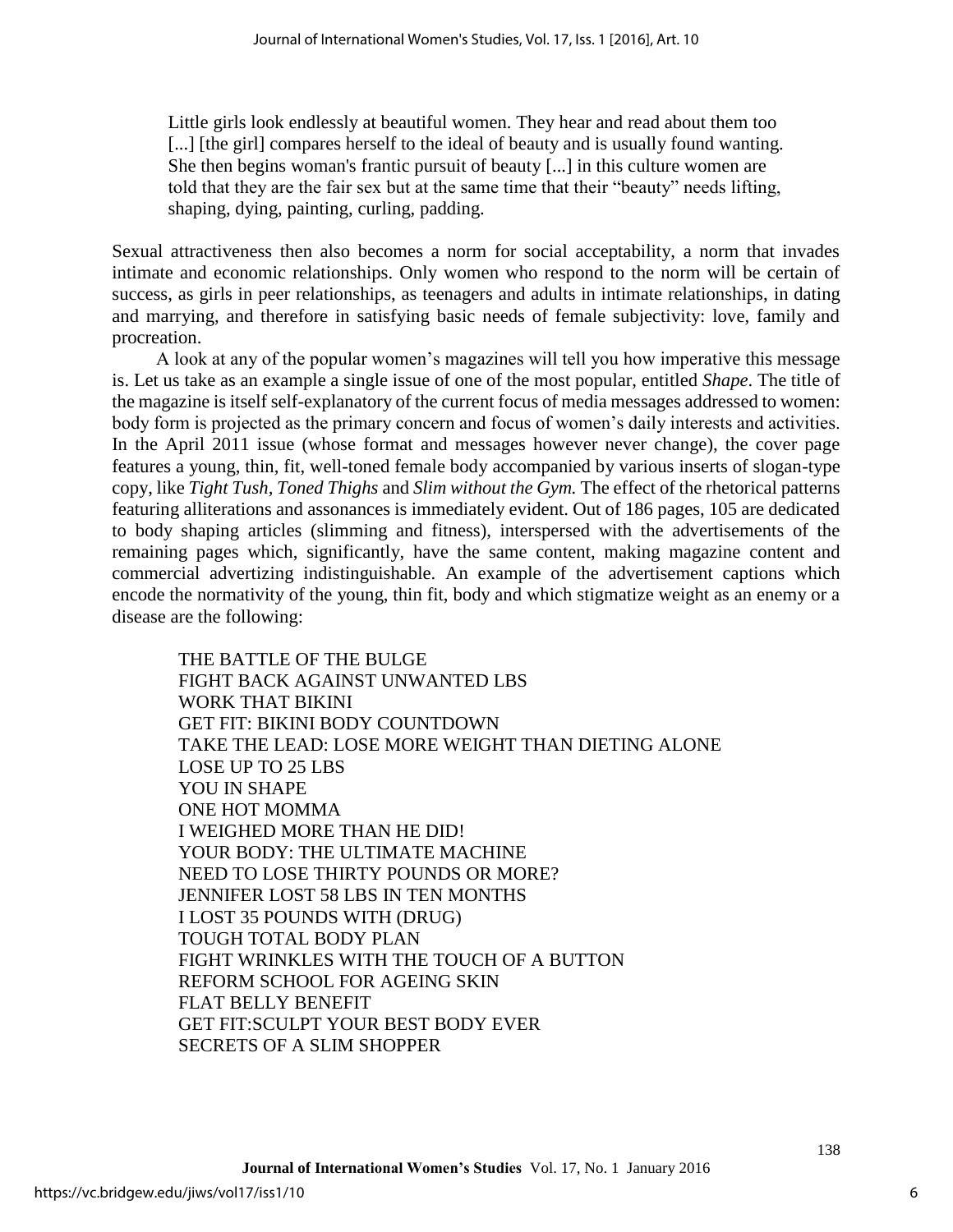Although the normatized model of the beautiful body is obviously unachievable, it is promoted, nonetheless, as *attainable.* This media-induced conviction of the perfectibility of the material body thus continually encourages consumption and serves the commercial interests of the beauty industry (MacSween 1993:174).

# *Consequences of the Normatized Body Model*

The consequences of establishing a standard for acceptable female physicality are farreaching and potentially lethal. Obviously, any corporeal configuration, which deviates from this standard, enters into a "deficit" paradigm and is socially stigmatized as unacceptable, unworthy and needy of correction. A potential psychological consequence of this deficit paradigm is negative self-body image; potential physical consequences are all the dangers inherent in self-modification choices: excessive dieting and anorexia, side-effects of chemical anti-ageing treatments and cosmetic surgery aftermaths; a potential social consequence is the risk that women are oriented away from social concerns and towards a self-obsession with their physical appearance; a potential political consequence is that women become complicit with the patriarchal ideology of the female body as an object to be dominated and managed, and consequently accept the commercialization of identity that follows the commercialization of the body.

# *Body Image*

Although the development of a personal body image has psychological motivations, acquired initially in childhood, it is obviously heavily conditioned by social factors. Messages about how our bodies should look, move, act and interact are dictated by historically and socially specific social conventions and these conventions are intrinsically related to gender differentiation: how a male body "should be" and how, *differently*, a female body "should be".

Women of all ages feel themselves submitted to scrutiny, both by others and by self in a continual task of comparison with the idealized model and consequent self-verification (cf. the significant title of the 1996 study by Hess-Weber on the cult of thinness: "*Am I thin enough yet*"? Women struggle continually with self-interrogations: not only, *Am I thin enough?*, but also, *Am I fit enough? Young enough? Beautiful enough?,* which then become the judgmental parameters for self-worth: "*Am I good enough, acceptable enough, worthy enough? -worthy to be respected, worthy to be loved?* This aspect has been addressed in Objectification Theory (Fredrickson & Roberts 1997), which holds that women react to societal objectification by taking on an observer's perspective of their own bodies to determine self-worth. In other words, they are induced to see their bodies as objects to be evaluated, thereby reinforcing society's ideology of the objectification of female corporeity. Conformity to the normative messages then becomes a psychological imperative, since in non-conformity there is a risk of ostracism. According to Blood (2005: 46):

But to ignore them is to risk being an outcast, from femininity, desirability and normality. Because few women's bodies fit the ideal, most women 'must' fail to measure up to current standards of femininity.

If self-perception, self-evaluation and self-esteem develop as the result of induced mass media messages, and if identity is reduced to the appearance of the physical body rather than the whole person, the result is what Hess-Biber (1996) calls "the commercialization of identity".

# *Self-Body Modification*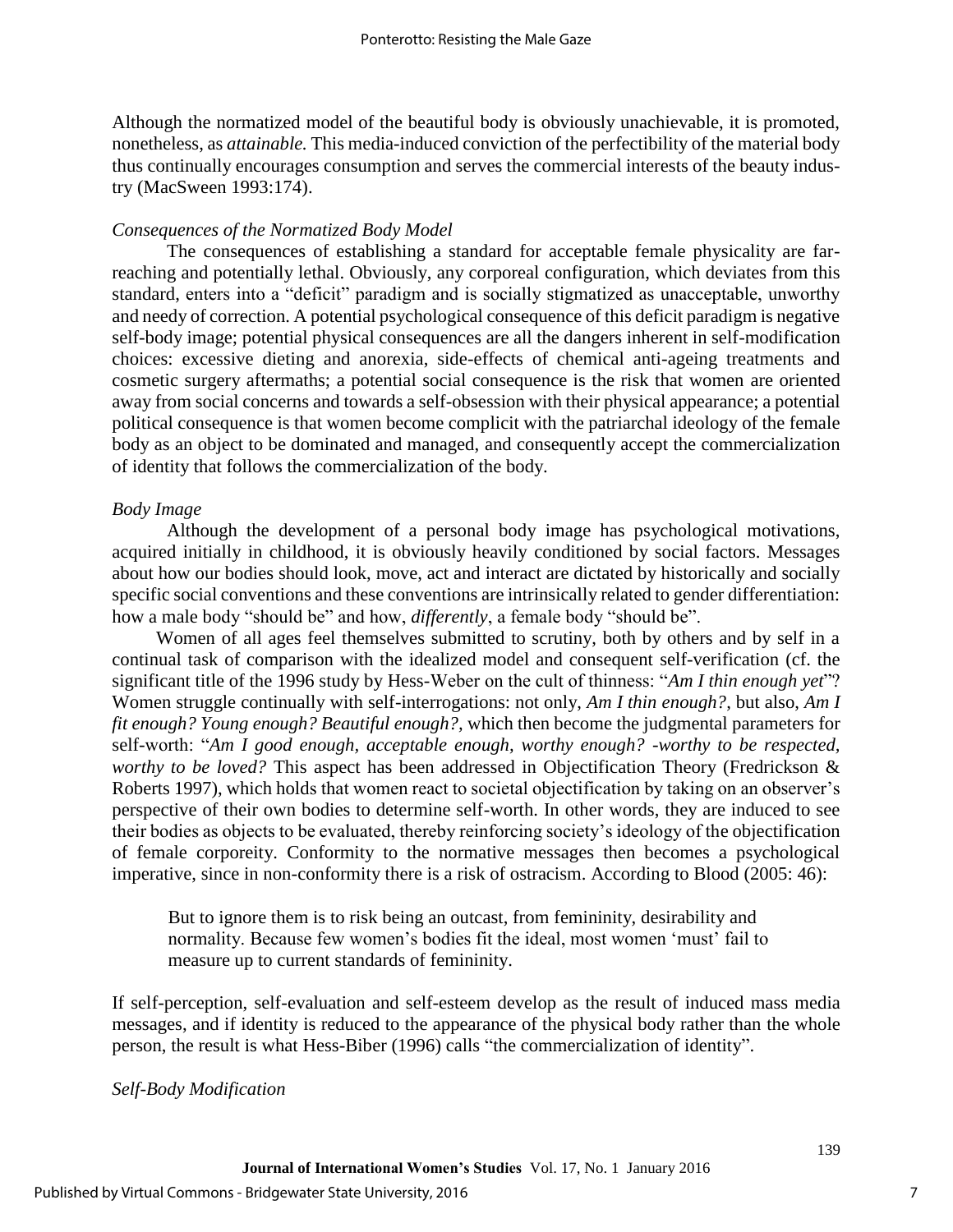The result of this continual self-scrutiny, self-judgment and self-doubt is thus often negative body image and poor self-esteem. Moreover, the social emphasis on personal responsibility for one's body appearance along with the social imperative to "control our bodies" has encouraged self-body modification. Again, decisions about modifying one's body are projected by the media not only as a personal choice but as a personal obligation, ironically a testimony to the fact that you are "self-disciplined", that you "respect your body", that you want to "take care of it", and that you "try to improve it". Heiland, Darrin, Murray & Edley (2008: 258) pertinently note the following:

Stinson (1998) labels this concept the 'silent conformity,' a concept akin to Foucault's (1988) 'technology of the self' in which one practices unquestioning self-discipline and control of the body. Individuals 'effect by their own means or with the help of others a certain number of operations on their own bodies and souls, thoughts, conduct, and way of being, so as to transform themselves in order to attain a certain state of happiness, purity, wisdom, *perfection*, or immortality'.

# *Dieting*

The message of the beautiful body perpetuated by the media often causes impressionable girls and young women to take the ideal body myth to dangerous extremes, to personal dissatisfaction, and at the farthest extremes, as notes Bordo (1993:166), to utter demoralization, debilitation, and death. Excess weight is almost a universal social and personal obsession and obviously one of the main avenues of control of weight gain is food intake. In other words, contemporary society has induced a common, popular ritual imposed particularly on women: obsessive dieting. In the first world of abundance, women are conditioned to deny themselves food! Therefore the drive to conform to the normatized model of corporeity has led to that social phenomenon, with all its negative serious medical and psychological consequences, which goes under the label of 'disordered eating', and includes the potentially terminal illness of anorexia (Kilbourne 1999). In US data, anorexia nervosa is believed to affect a significant part of the female population and has sometimes registered the highest mortality rate of any psychiatric illness (cf. Hoeck 2006).

# *Cosmetic Surgery: The "Make-Over"*

Media messages commercialize ways of changing one's body to conform to the model. A prime example is the reality show aired in 2004 on the American TV channel *Fox News*, called *The Swan,* where women had the opportunity to change from "ugly ducklings" into "beautiful swans", by submitting themselves to extensive, often painful cosmetic surgery in order to modify their appearance.

Ironically, this choice of body modification through surgery is projected by the TV programme as a strategy of empowerment, which supposedly allows a woman to take charge of her body, to improve it by altering it to her wishes, wishes which correspond ultimately to the "normatized" aesthetic for beauty and desirability. Significantly, we can read in many feminist forums on the one hand a questioning of the stigma on aesthetic surgery but often, simultaneously, an acceptance and even promotion of body modification. Moreover, recourse to technology for the purposes of preserving youth and beauty has been considered by many as a positive form of activism, "a new feminism" (Kuczynski 2006). According to Kathryn Pauly Morgan (1991), however, this current tendency of recourse to invasive forms of elective cosmetic surgery, far from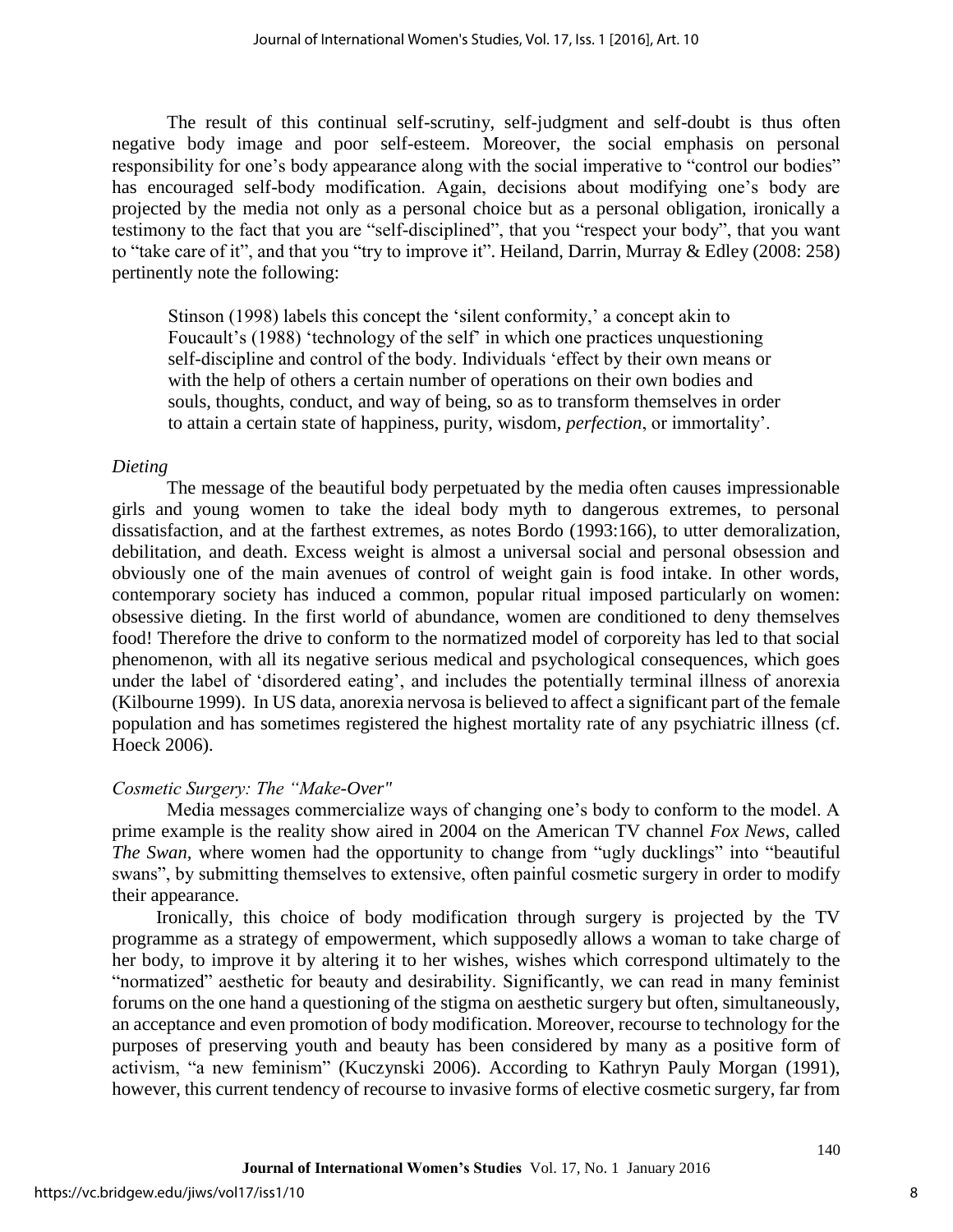being a form of agency and activism, should be understood from a Foucauldian viewpoint and, that is, as a manifestation of the normalization of technologized women's bodies (cf. Foucault 1988).

## *Cosmetic Surgery Tourism*

So great an obsession has self-remodelling become that a new industry has emerged recently in first-world society: cosmetic surgery tourism. This new industry counts thousands of people each year who choose to travel abroad (Thailand, Korea and Singapore, Spain, Tunisia and Poland) to find more affordable economic conditions for aesthetic surgery interventions. The social, economic and cultural stakes in this growing phenomenon are demonstrated for example by the creation in 2011-2013 of an EU project (Economic and Social Research Council: Shaping Society) entitled: "Sun, Sea, Sand and Silicone: Aesthetic Surgery Tourism in the UK and Australia".<sup>7</sup>

# **Part II: Feminist Responses to Normatized Corporeity**

 Unfortunately, the conquests of the feminist movement in terms of awareness of female subjection, of attack on the institutions of patriarchy and of increased access to the public sphere of politics and the professions have not produced an equally forceful rejection of normatized corporeity. On the other hand, as explained by Naomi Wolf in *The Beauty Myth*, the emancipatory conquests of women have been accompanied by persistent insistence on the physical attractiveness of the female body, through obsessive media images and messages featuring sexuality and beauty, and with a concomitant success of industries which victimize and commercialize women's bodies: pornography, weight-loss products, cosmetic surgery etc.

The more legal and material hindrances women have broken through, the more strictly and heavily and cruelly, images of female beauty have come to weigh upon us [...] During the past decade, women breached the power structure; meanwhile, eating disorders rose exponentially and cosmetic surgery became the fastest-growing specialty [...]. Pornography became the main media category, ahead of legitimate films and records combined, and thirty-three thousand American women told researchers that they would rather lose ten to fifteen pounds than achieve any other goal [...] More women have more money and power and scope and legal recognition than we have ever had before; but in terms of how we feel about ourselves physically, we may actually be worse off than our unliberated grandmothers. (Wolf 1991: 10)

In a similar vein, Peterson, Grippo & Tantleff-Dunn (2008: 640) referring to an experimental study of feminist women's views on body image by Rubin, Nemeroff & Russo (2004) note:

While feminism did promote intellectual understanding of cultural messages and modify beliefs, women's awareness did not translate into changed personal feelings about beauty and their appearance.

<sup>7</sup> http://www.esrc.ac.uk/my-esrc/grants/RES-062-23-2796/read.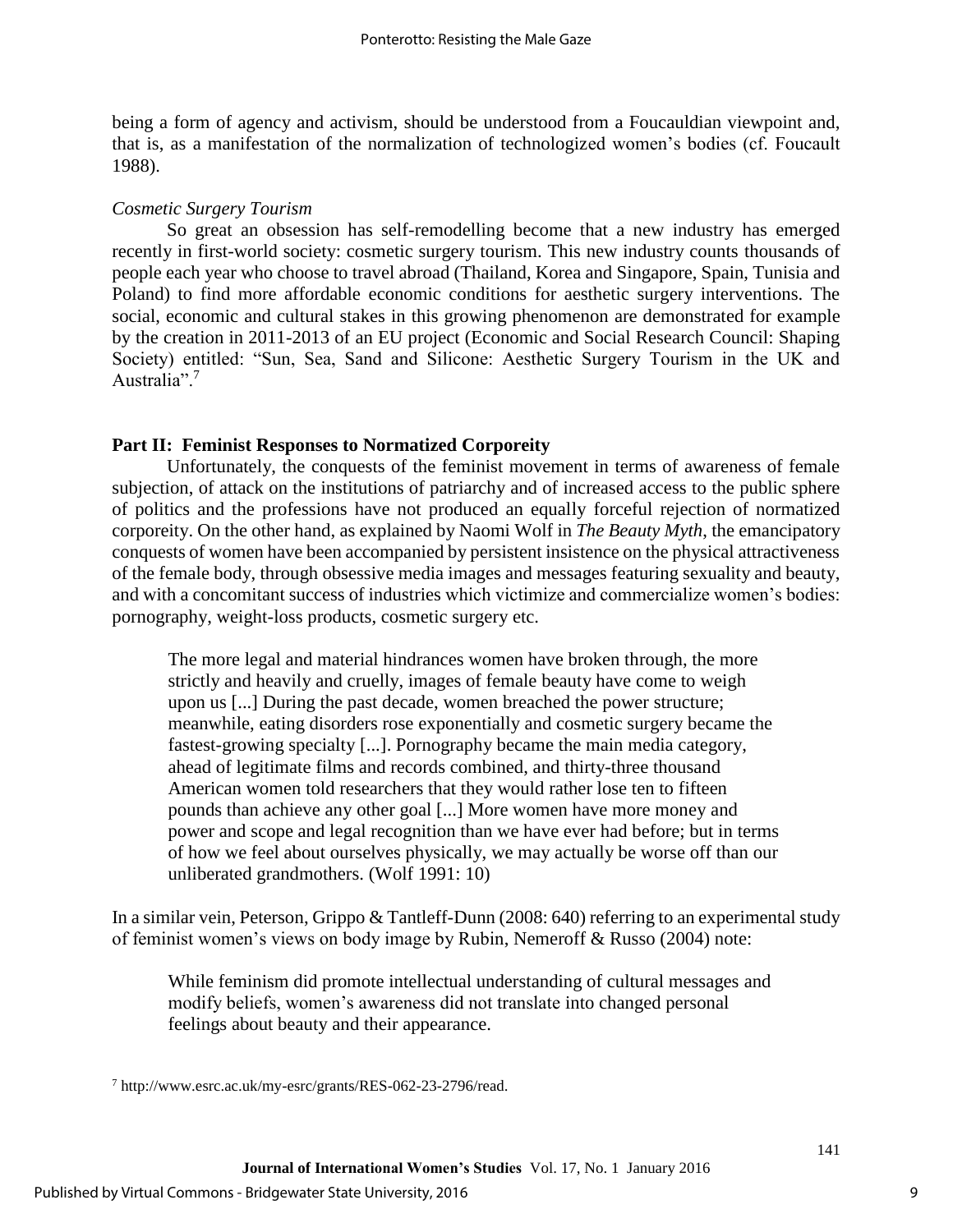At this point we can ask the following question: Has feminist thought successfully addressed this issue – i.e. the acceptance of women (including many feminists) of this normative model of female corporeity? Why do all women want to be young, thin, fit and beautiful? Why for example is cosmetic surgery interpreted by many as a choice of empowerment and agency rather than as a submission to normatization and victimization at the service of the interests of capitalistic profit?

Responses to this question can be identified in various strands of culturalist and feminist thought. In this part of this essay, we shall revisit some of their central positions. We shall then suggest how a new definition of the body emerging originally from feminist thought, rotating around the concepts of plurality, difference and hybridity, has provided a forceful discursive tool for resistance to ideologically induced manipulation of the female body.

# *Critiquing the Normatized Body Model*

As emphasized by Leung, Qiu, Ong & Tam (2011), some associations between bodily experiences and abstract concepts are *situated* in that they develop from socio-cultural contexts and are thus informed by cultural imperatives, values, and habits. Thus, body image, and the value assigned to the physical appearance of the body, are claimed to be determined by social and historical contexts. One of the most imperative of these contexts is what Susan Bordo (2003) has called the "empire of images" in contemporary society for which "there are no protective borders". This attribution by Bordo of an imperialistic quality to the media is interesting since it points to the all-embracing, mind-invading, behavior-conditioning power of this world of pictures. Bordo emphasizes the political consequences of this gigantic mosaic of visual forms in contemporary culture, in which the display of the female body occupies a consistent and preponderant space. From this multiplicity of media-disseminated visual images of the female body, a single model is reiterated and erected as the model par excellence, to imitate, to strive for, assuming thus the normative status of the "way to be" (cf. also Bordo 1990, 1994,1999). According to Bordo (2003), the natural genetic, developmental, ethnic variations of female corporeity are "homogenized" and "normalized". What is the political effect of this process? A univocal model of female corporeity, of what a female body should look like, of how a female body should behave, reduces the possibilities of women for individuality, for self-definition, for access to knowledge and for the right to produce knowledge. In other words, the imposition of normatized corporeity inherently denies female agency.

Now, in his 2006 book entitled *Beauty Junkies,* Alex Kuczynski has argued that the struggle for beauty at all costs has become a new form of feminism since women feel that they can take charge of their bodily form and modify it to conform to the dictates of contemporary society. This would be a form of empowerment that enables women to overcome the stigma imposed by society on ageing, the cause of a marginalized status for many women. Women who do not conform to the model of female beauty risk failure in both the public and private sphere. Success in both the workplace and in the spaces of intimacy and the home require conformity to the model. Improving one's body then becomes a way of resisting marginalization and failure, a way of maintaining standards of acceptability, a way of remaining competitive in a cut-throat, capitalistically-defined world. For the author and also for many feminists, as is evident in many feminist internet forums and blogs on this question, recourse to technological aids, including cosmetic surgery, is a sign of female agency.

However, the contrary position also exists. Feminism has always unmasked the crucial interplay between capitalism, imperialism, racism and sexism. As pertinently commented by Jennifer Cognard-Black (2007):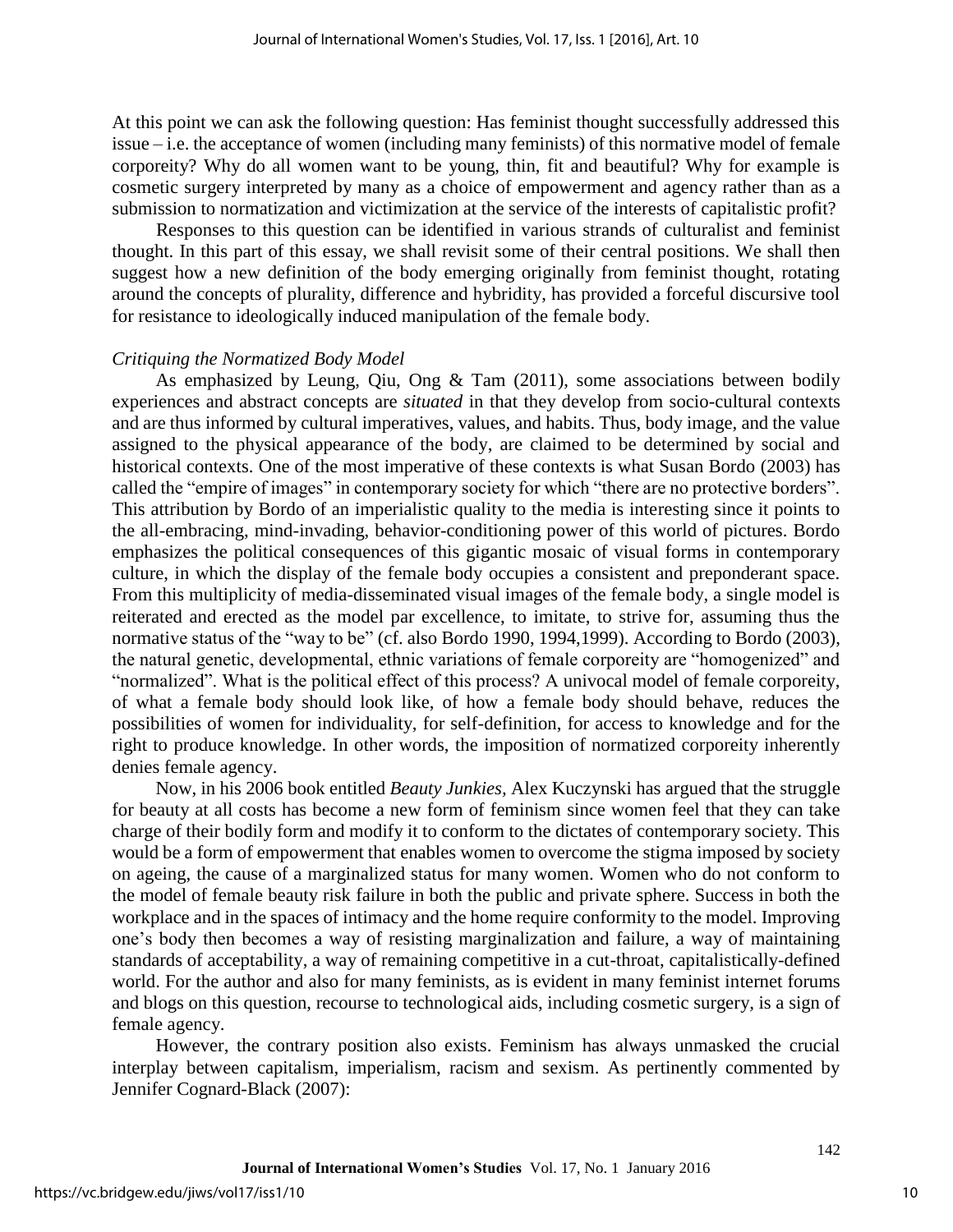Feminists have emphatically and persistently shown that cosmetic medicine exists because sexism is powerfully linked with capitalism - keeping a woman worried about her looks in order to stay attractive, keep a job or retain self-worth!

Moreover, she comments on the skill of the consumer industry in capitalizing on the women's emancipation movement to find new markets for commercial profit:

Yet the cosmetic-surgery industry is doing exactly what the beauty industry has done for years: it's co-opting, repackaging and reselling the feminist call to empower women into what may be dubbed "consumer feminism". Under the dual slogans of possibility and choice, producers, promoters and providers are selling elective surgery as self-determination (Cognard-Black 2007).

Cognard-Black (2007) makes a striking point when referring to the result of this drive towards the univocal, artificial body model:

The most graphic consequences of these trends are the stretched, alien, expressionless faces worn by certain celebrities and increasing numbers of "everyday" women. There are also the disfigurements and deaths that can result from surgeries gone wrong.

Likewise, Bordo (2003) emphasizes the artificiality of this contemporary "modified" body, which denies the historicity of the female body:

In my 1993 book *Unbearable Weight*, I described the postmodern body, increasingly fed on "fantasies of re-arranging, transforming, and correcting, limitless improvement and change, defying the historicity, the mortality, and, indeed, the very materiality of the body". In place of that materiality, we now have "cultural plastic".

What Bordo has termed "cultural plastic", the contemporary model of female corporeity, affects the female subject and inverts the progressive struggle initiated by women for complete female agency. If women cannot grow old physically, they cannot mature intellectually, socially and politically. They are to be eternally child-like, universal Barbie dolls, frozen between childhood and adolescence. Cognard-Black (2007) concludes that only the rejection of the normative model can nourish the social struggle for female empowerment when she comments:

Feminists must instead insist that a furrowed, "wise" brow - minus the fillers - is the empowered feminist face, both old and new.

# *Rethinking the Meaning of Embodiment*

According to Connell & Messerschmidt (2005) in order to understand the process of embodiment and the social drive towards corporeal hegemony, we need to understand that bodies are both "objects of social practice and agents in social practice". Thus an inroad to understanding and resisting the hegemony of a normatized body model must necessarily include an incisive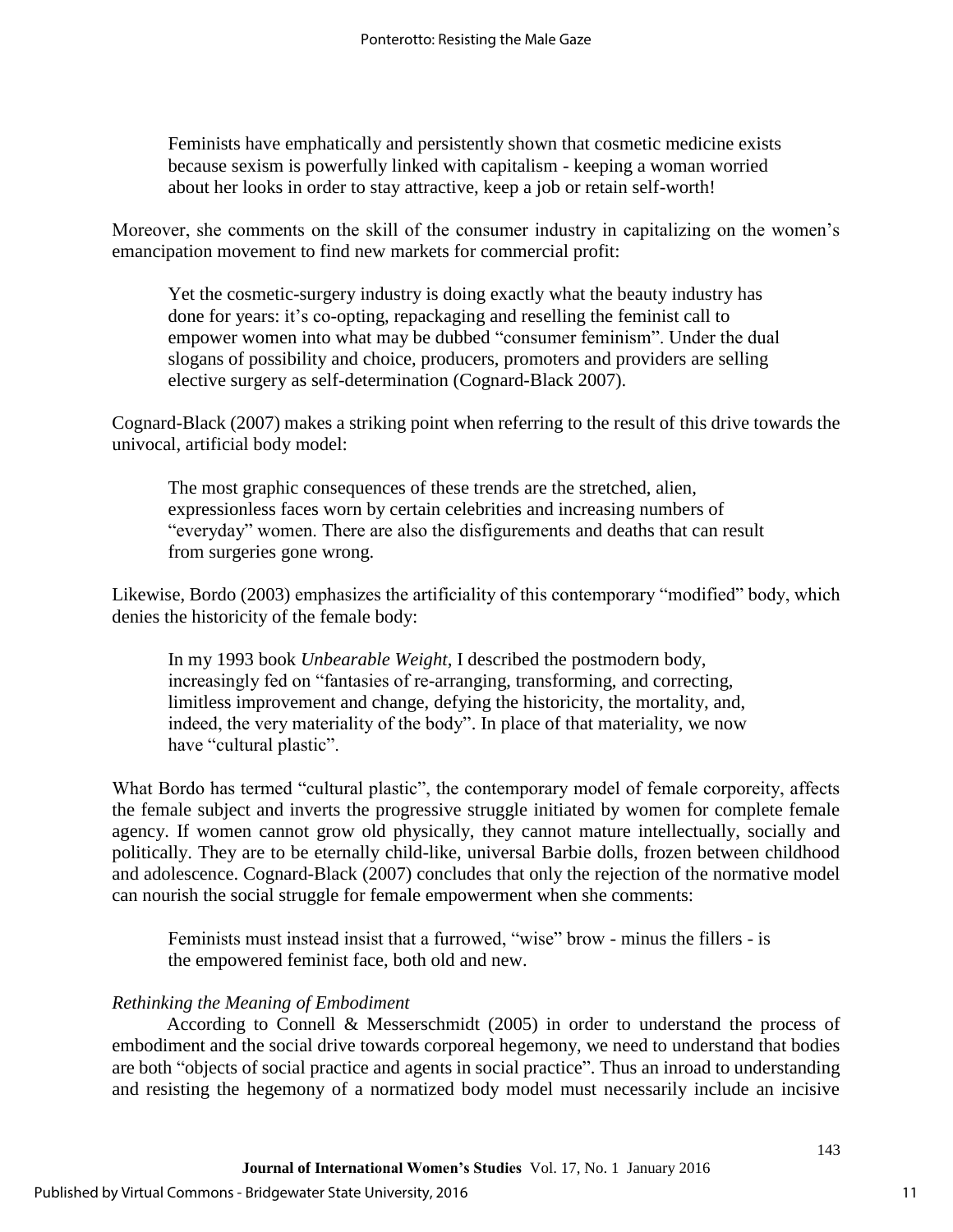intervention on the construction/conceptualization of female embodiment: on the one hand its patriarchal definition and on the other hand its re-formulation and re-presentation in feminist theory. Simone de Beauvoir (1953: 39) explained "to be present in the world implies strictly that there exists a body which is at once a material thing in the world and a point of view towards the world".

Embodiment in its most simple understandings implies the lived experience of human beings, an experience that always bridges "the natural" and "the cultural". The body is a locus of the encounter between nature and culture. As both a material entity and a conceptual construct, the body links nature and culture but manages to do so in intricate ways, marked by social and psychological tension, often conflictual, always renegotiated, or at any rate re-negotiable, the site of multifaceted disputed and disputable meanings and behaviors. The connections between the material, social and cultural embodied conditions are complex and impacted by the consequent embodied practices in everyday institutional experiences: family, work, religion, and related communication and organizational modalities. These embodied practices are themselves the result of historically determined cultural contexts. This means moreover that the construction of embodiment is dynamic, i.e. that the process involves change, and is therefore resistant to stable, constant and essential definitions. Connell (1995, 1998, 2002, 2009) has emphasized that gendered embodiment establishes relations between changing bodies and changing structures of gender relations. In a similar vein, Braidotti (1996:3) suggests:

I would like to suggest as a consequence that it is more adequate to speak of our body in terms of embodiment, that is to say of multiple bodies or sets of embodied positions. Embodiment means that we are situated subjects, capable of performing sets of (inter)actions which are discontinuous in space and time.

# *Rethinking the Genderized Subject: Masculinities/Femininities*

Cultural notions of "feminine" and "masculine" behaviour are shaped in part by observations about what women and men do. Femininities and masculinities are learned. Messages about "feminine" and "masculine" behaviours are embedded in advertising, media, news, educational materials, and so forth. These messages are present in a range of environments, from the home to the workplace to public spaces.

The concept of *hegemonic masculinity,* theorized primarily by Raewyn Connell, distinguished a dominant model of masculinity from other "masculinities". Although the plural term "masculinities" emphasized the existence of various and multiple patterns of male behaviour, it recognized nonetheless the prevalence of a dominant definition for the male gender, a normative model of "the way a man should be", which implied the subordination of women. Connell & Messerschmidt 2005: 832) explain:

Hegemonic masculinity was distinguished from other masculinities, especially subordinated masculinities. Hegemonic masculinity was not assumed to be normal in the statistical sense; only a minority of men might enact it. But it was certainly normative. It embodied the currently most honored way of being a man, it required all other men to position themselves in relation to it, and it ideologically legitimated the global subordination of women to men.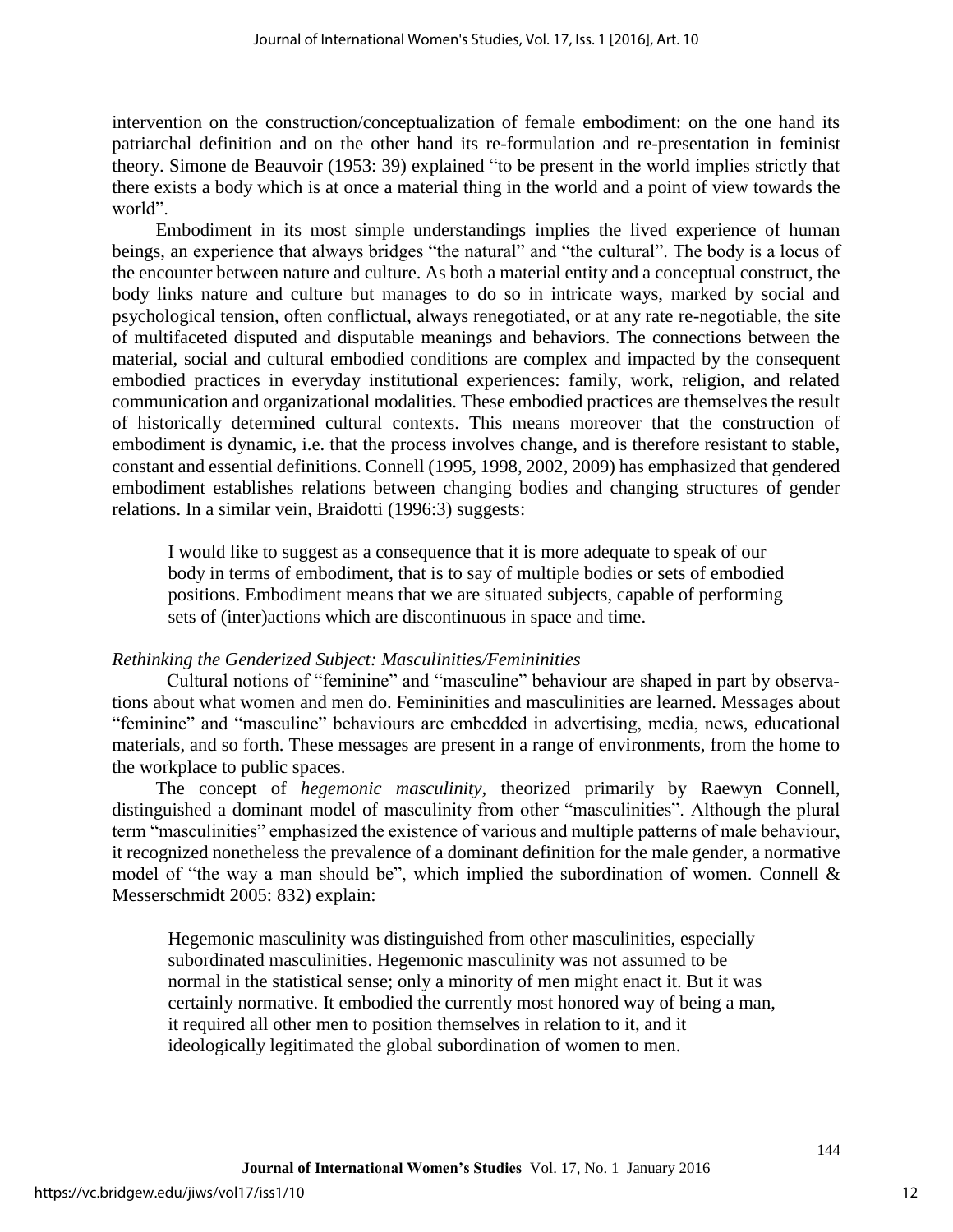By positing the term "masculinities", and by shifting attention away from the unicity of a dominant mode, Connell significantly consolidates the move in gender theory away from binarized, essentialist definitions. And just as there are multiple masculinities, there are multiple femininities. "Femininities" like "masculinities" are shaped by socio-cultural processes. Attribution of positive or negative value to types of feminine or masculine behaviour differs significantly across cultures. The definition itself of what constitutes gender behaviour is determined by nation and region, class and ethnicity, religion and occupation. Gender behaviours are therefore plural and dynamic; they change with culture and with individuals. Any one person assumes gender roles according to life state, situation, occupation, peer pressure and general social expectations. Ultimately it is context, which defines gender identities.

#### *Rethinking Transsexuality*

Although transsexuality has been a problematic issue in feminist theory, it poses critical questions, which undermine the capitalistic control of the gender order. This criticity emerges from the work of Judith Butler (1990:141), for example, with her theory of performativity in which gender behavior is interpreted as a "stylized repetition of acts," a position, as explained by Connell, which encouraged the development of a radical gender politics. Once gender was understood as "a proliferation of performances", existing gender norms could be significantly questioned and subverted. The question came to the forefront in Butler's 2004 work *Undoing Gender,* where traditional medical interpretations of transsexuality were critiqued as reinforcing the intransigence of gender normativity. Since transsexuality is a specificity that involves location and change of locations within the gender order, the body and embodiment become the centre of tension in subjects who choose gender transition. Connell (2012:857-858) discusses at length the feminist implications for transsexual women. Her definition of transsexual women focuses on the process as embodiment:

By "transsexual women" I mean women who have been through a process of transition between locations in the gender order, from earlier definition as a boy or man toward the embodiment and social position of a woman – whatever the path taken and whatever the outcome.

Gendered embodiment moreover is complex in transsexual subjects, whose personal narratives reveal that, in these subjects, masculine and feminine embodiments sometimes co-exist and sometimes alternate with each other. At any rate, the complexity of embodiment here can be seen simply as an extreme case of a process that in all human subjects is always present as contradictory.

Transsexuality thus becomes a profoundly feminist issue, since the choice of change of gender position foregrounds the feminist call to the recognition of difference, opposes the state's claim to regulate gender identity, and in ultimate analysis, is a forceful antagonist to the patriarchal order, which guarantees the capitalistic state.

#### *Contemplating the Technological Body*

In the present postmodern context, gendered embodiment faces the challenge of technology. The postmodern subject is enmeshed in the inescapable world of the information society, what Donna Haraway (1991) has termed the "informatics of domination", a very complex apparatus of control and surveillance.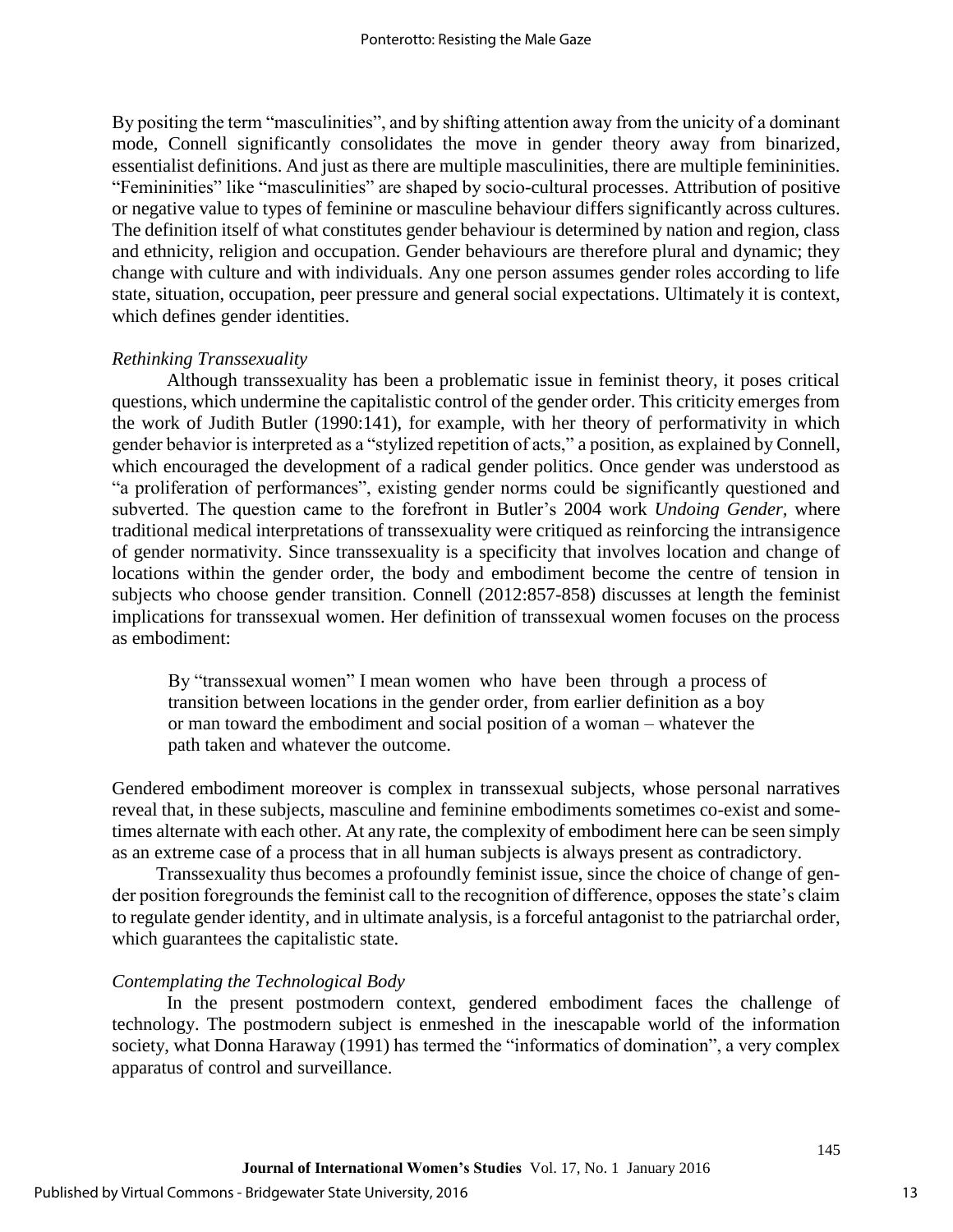However, feminist theorists have approached the issue of technology in postmodernity in an innovative way, in an attempt to harness the positive aspects of a new technologized subject. For example in the perspective of Rosi Braidotti, the technological factor is not posited as a contradiction for the history of humanistic thinking. Rather, in postmodernity, it is viewed as part of the human entity, constructing the cyber-body. In this light, the mix of human and machine assumes a symbolic value, which points to the need for re-locations of cultural practices. She claims:

Far from appearing antithetical to the human organism and set of values, the technological factor must be seen as co-extensive with and inter-mingled with the human. This mutual imbrication makes it necessary to speak of technology as a material and symbolic apparatus, i.e. a semiotic and social agent among others (Braidotti 1996:1).

Now, the theorization of the postmodern cyborg body is associated primarily with Donna Haraway and especially with her 1991 essay "Manifesto of a Cyborg body". Haraway's position on gender rests solidly on the refusal of antonymous categories (female/male, nature/culture mind/body) and defines identity in contemporary culture through the postulation of the cyborg, a corporeal form linking the biological with the technological. Naturalness and essentialism are called into question in all of contemporary cultural theory including feminism. This hybridized posthuman form becomes a metaphor leaving the way open for a new non-Western, non-patriarchal discourse (precisely because "grammar is politics by other means" (Haraway 1991)). Thus, in rejecting the rigid boundaries separating "human" from "animal", and "human" from "machine", Haraway makes a significant contribution to the epistemological shift in postmodernism which positions itself as unequivocal critique of binarized identities (cf. also Haraway 2003).

# *Envisioning the Hybrid Body*

Here I would like to suggest that conceptualizing a "hybrid body" is a fertile framework for resistance to the imposition of "normated" corporeity. By hybridity, however, is intended something close to the definition given by Homi Bhaba (1994) for culture, where it is not just the process of combining two entities but rather a channel of negotiation between, or outside of, the boundaries and binaries that frame identities and cultures. And what can be more revolutionary than the affirmation of the right to negotiate one's identity, to choose the when and how of one's embodiment, to move freely within the multiple masculinities and femininities of the gender order, to erase borders and reject the structures and strictures of binaries?

Thus, the postulation of the hybrid body goes to the heart of a basic question in postmodern thought: the form of the location and, at the same time, the location of the form, of the human subject. Braidotti (2011a: 179) explains the problematics behind the question of the human/posthuman:

More specifically, the question now becomes: what counts as human in this posthuman world? How do we rethink the unity of the human subject without reference to humanistic beliefs, without dualism oppositions, linking instead body and mind in a new flux of self? What is the view of the self that is operational in the world of the informatics of domination?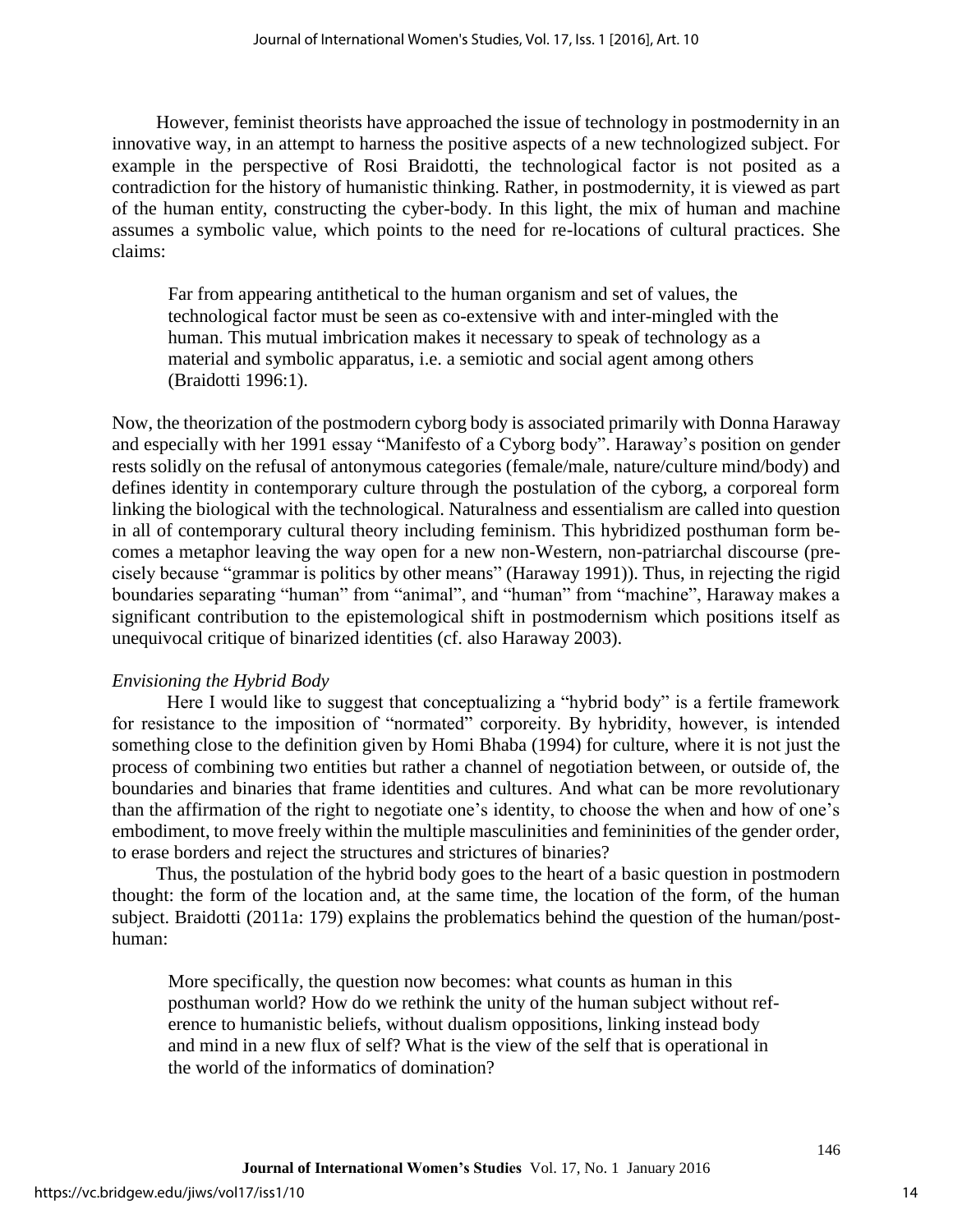# *The Road to Empowerment: Refusing the Disciplinary Gaze*

Empowerment has been defined in many areas of social science. We can cite the position in Rappaport (1987) and in Zimmerman and Rappaport (1988), which defines it as "the connection between a sense of personal competence, a desire for and a willingness to take action in the public domain", or the perspective found in Segal, Silverman & Temkin (1995: 215) as a process of "gaining control over one's life and influencing the organizational and societal structure in which one lives". In feminist theory, the concept is related to the necessity and the will for women, and for the female subject, to move from awareness of female objectification to convinced, and active social agency, from passivity to engagement. Thus, the first step to women's empowerment is the recognition of the patriarchal design behind the "normated" model of the female body. Bordo focuses on the theoretical construct of "male spectatorship" seeing it as central to the social tension over, and negotiation of, resources. Through the male gaze, the female body becomes territory, a valuable resource to be acquired. Thus the socially defined and culturally mediated forms to which the female body is expected to conform serve the political and economic struggle over the determination and possession of available resources. (cf. Conboy, Medina & Stanbury 1997). Concomitantly, the ideal appearance of the female body, i.e. the ideal sanctioned by historically specific physical and behavioural models of "acceptable corporeity", reflects society's discourse on gender-connotated power relations and reveals the status of women in that society, which most often emerges as exclusion from social power and denial of female subjectivity, individuality and agency. According to Bordo, for whom the body is "a culturally-mediated form" (1993:181), the ideal appearance of the female body emerges from the bondage of dependency, determined by racism, sexism and pre-determined social roles. The body, in other words, is territory conquered by masculine spectatorship, the site of a struggle over ownership of resources (cf. Bordo 1990, 1997, 2003).

Bordo is indebted to the thought of Michel Foucault for much of this argumentation. Foucault comments incisively on the coercive power of the *gaze,* of how it determines a selfregulatory, voluntary compliance and submission to the power structure:

There is no need for arms, physical violence, material constraints. Just a gaze. An inspecting gaze, a gaze which each individual under its weight will end by interiorizing to the point that he is his own overseer, each individual thus exercising his surveillance over and against himself (Foucault 1980:155).

Women's bodies are constantly on display and mass media seems to be mandated to recite incessantly the story of this display. The ironic part of this story, following a Foucauldian position, is that women must self-monitor this display and alienate themselves from their own body, becoming compliant with the power structure, becoming complicit with the source of their oppression:

Women experience alienation from their bodies precisely because of the imposed act of observing and judging their bodies, of monitoring its appearance for the sake of public viewing (MacSween 1993:154).

Female individuality is suppressed in women's efforts to conform to the dictates for female corporeity, posture and comportment imposed by social expectations. Men peer at women; they scrutinize and judge them; they reduce female subjectivity to a material form and expect that form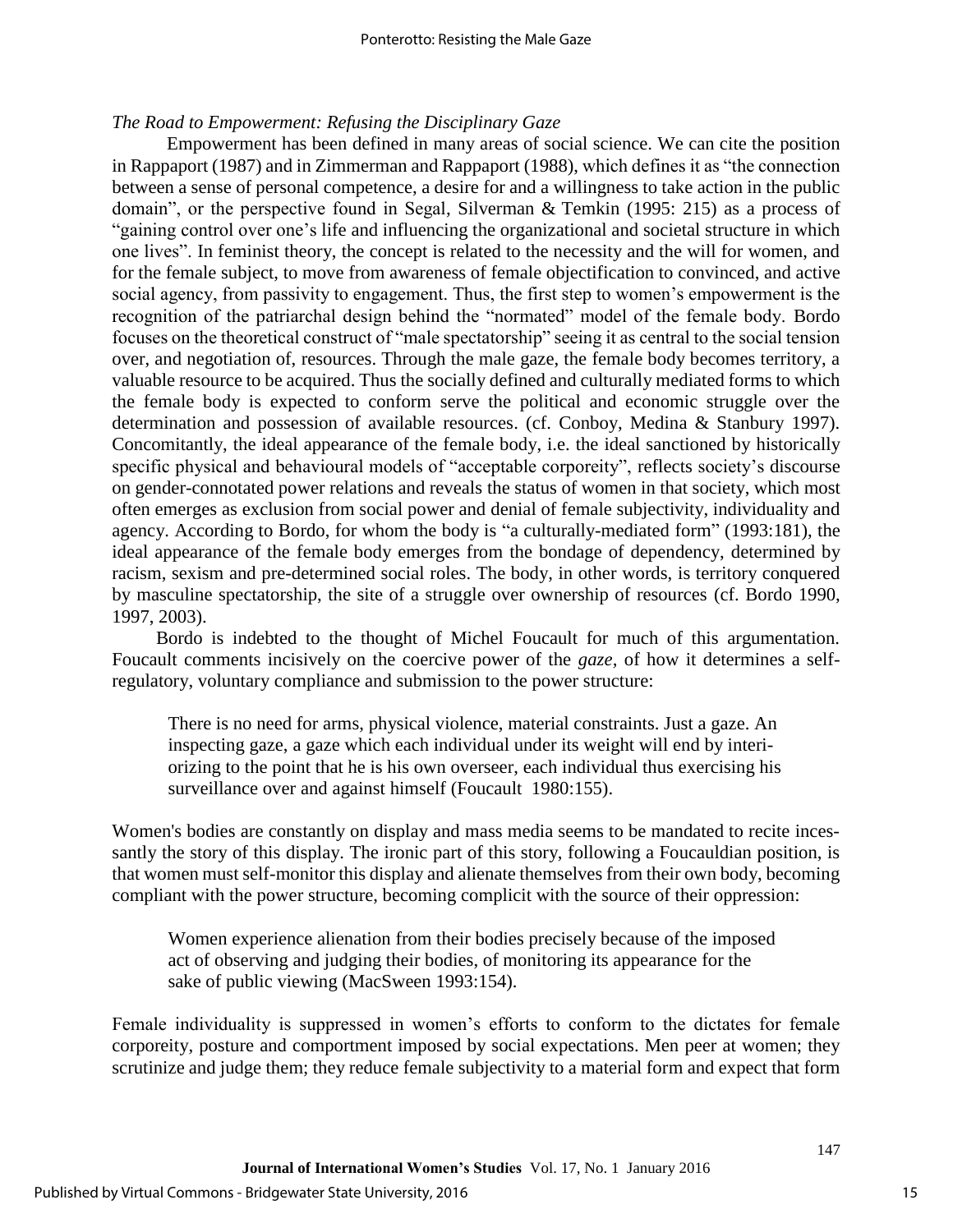to be eternally youthful, sexually attractive, physically and psychologically compliable to sociallyconstructed patterns of bodily form and behavior.

What enormous power lies in the objectifying consequences of this male gaze, *a disciplinary gaze,* which subjects and victimizes women!

And that is why perhaps the best form of resistance is, first of all, the simple awareness that the female body is *a gazed-upon body* and secondly, the unrelenting conviction and steadfast commitment to reject that condition. In the feminist agenda of the affirmation of "difference", there is no room for the normatized model of the female body. Only by turning "difference" into a "strength", as Braidotti (2011b) has advocated, and by harnessing that strength for the enterprise of women's empowerment, can society move ahead more steadily towards gender justice.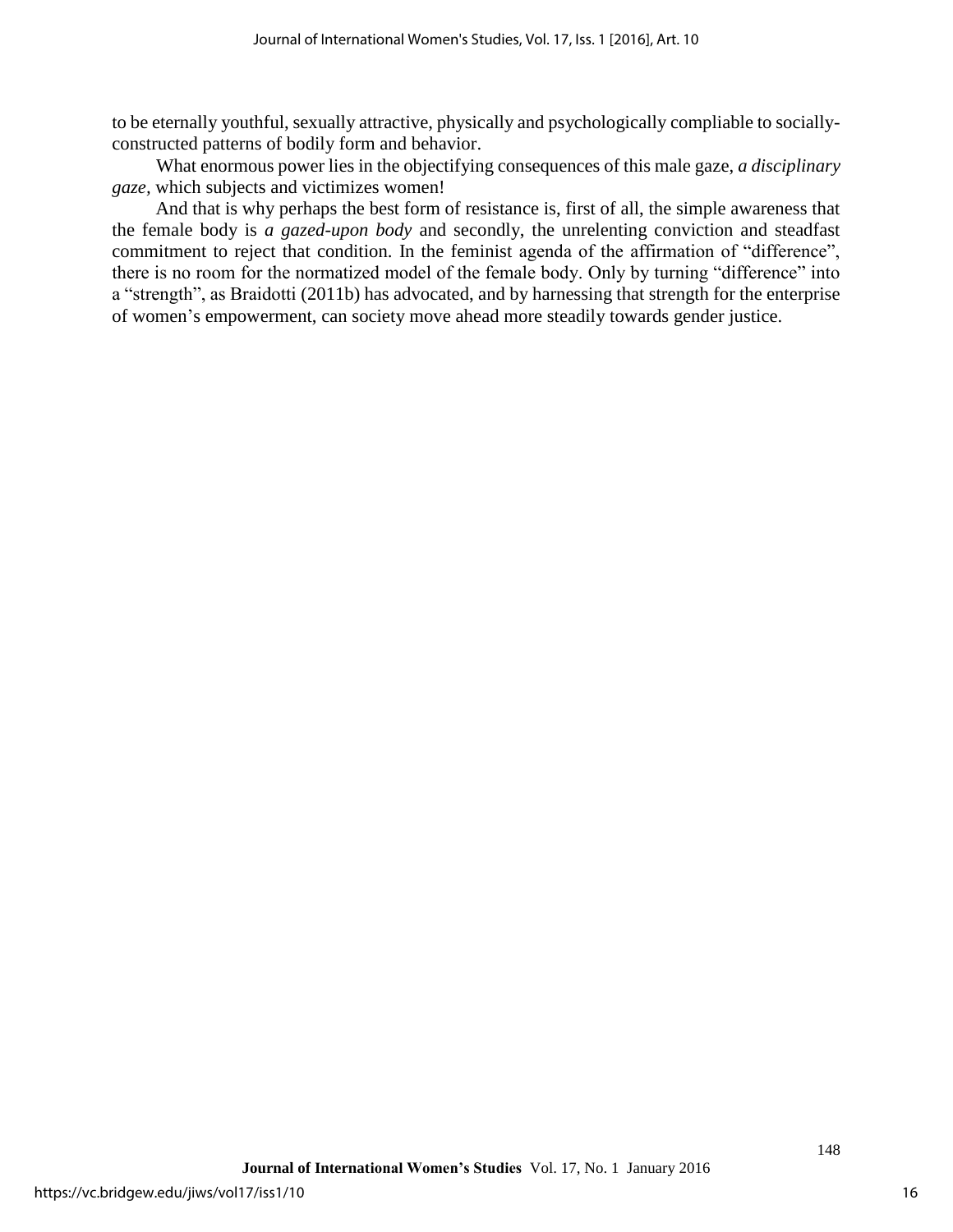## **References**

- American Psychological Association (2007)*. Report of the APA Task Force on the sexualization of girls.* [http://apa.org.](http://apa.org/)
- Azzarito, L. (2010). Future girls, transcendent femininities and new pedagogies: Toward girls' hybrid bodies. *Sport, Education and Society*, 15(3), 261-275.
- Benn T., & Walters, D. (2001). Between Scylla and Charybdis. Nutritional education versus body culture and the ballet aesthetic: The effects on the lives of female dancers. *Research in Dance Education,* 2(2), 139-54.
- Bhaba, H. (1994). *The location of culture*. New York: Routledge.
- Blood, S. (2005). *Body work:The social construction of women's body image*. New York: Routledge.
- Bordo, S. (1990). Reading the slender body. In M. Jacobus, E.F. Keller and S. Shuttleworth (Eds.), *Body/politics: Women and the discourses of science* (pp. 82-112). New York, Routledge.
- Bordo, S. (1993). *Unbearable weight: Feminism, Western culture and the body*. Berkeley: University of California Press.
- Bordo, S. (1994). *Undoing gender.* London: Routledge.
- Bordo, S. (1997). *Twilight zones: The hidden life of cultural images from Plato to O.J.* Berkeley, University of California Press.
- Bordo, S. (1999). *The male body: A new look at men in public and in private.* New York: Farrar, Straus and Giroux.
- Bordo, S. (2003). The empire of images in our world of bodies. *Chronicle of Higher Education*  50(17) 12/19/2003, p. B6-B9.
- Braidotti, R. (1996). Cyberfeminism with a difference. www.let.uu.nl/womensstudies/rosi/cyberfem.htm, 1-15.
- Braidotti, R. (2011a). *Nomadic subjects: embodiment and sexual difference in contemporary feminist theory.* New York: Columbia University Press.
- Braidotti, R. (2011b). *Nomadic theory: The portable Rosi Braidotti.* New York: Columbia University Press.
- Butler, J. (1990). *Gender trouble: Feminism and the subversion of identity*. New York: Routledge.
- Butler, J. (2004). *Undoing gender*. London: Routledge.

Cognard-Black, J. (2007). Has artificial beauty become the new feminism?, [http://truthout.org/archive/component/k2/item/73480:jennifer-cognardblack-has-artifi](http://truthout.org/archive/component/k2/item/73480:jennifer-cognardblack-has-artificial-beauty-become-the-new-feminism)[cial-beauty-become-the-new-feminism,](http://truthout.org/archive/component/k2/item/73480:jennifer-cognardblack-has-artificial-beauty-become-the-new-feminism) 30 September, accessed Tuesday 18 June 2013.

Conboy, K., Medina, N., & Stanbury, S. (1997) *Writing on the body: Female embodiment and feminist theory*. New York, Columbia University Press.

Connell, R. (1995). *Masculinities*. Cambridge, UK: Polity Press.

Connell, R. (1998). Masculinities and globalization. *Men and Masculinities* 1 (1), 3-23.

- Connell, R. (2002). *Gender*. Cambridge, UK: Polity Press.
- Connell, R. (2009). *Gender: In world perspective*, 2nd ed., Cambridge: Polity
- Connell, R. (2012). Transsexual women and feminist thought: Toward new understanding and new politics. *Signs*, *Journal of Women in Culture and Society*, 37 (4), 857-881.
- Connell, R., & Messerschmidt, J. (2005). Hegemonic masculinity: Rethinking the concept. *Gender & Society,* 19(6) 829-859.
- De Beauvoir, S. (1953). *The second sex.* London: Jonathan Cape.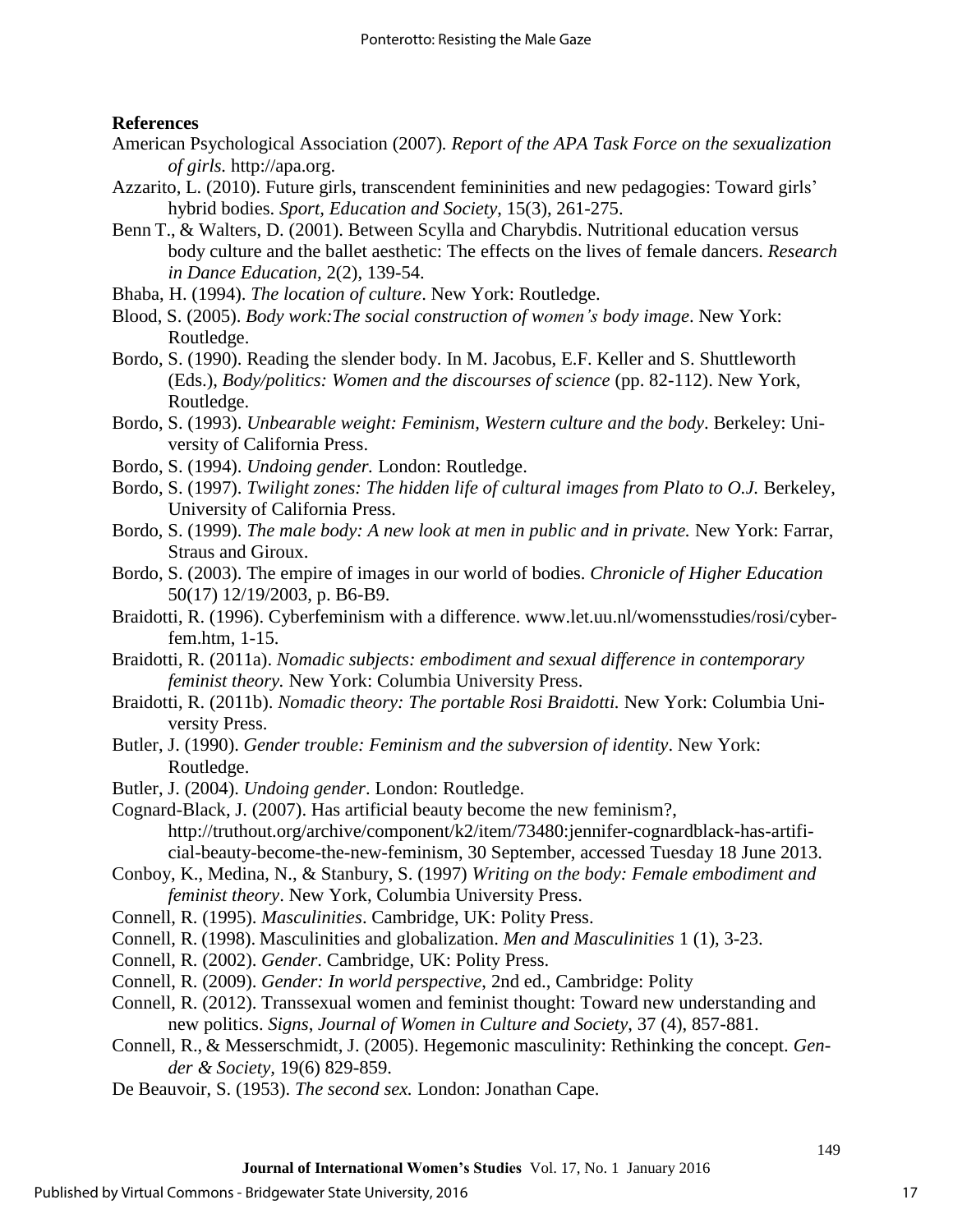- Dolezal, L. (2010). The (in)visible body: Feminism, phenomenology, and the case of cosmetic surgery. *Hypatia* 25(2), 357-375.
- Foucault, M. (1980). *Power/Knowledge: Selected interviews and other writings, 1972-1977*, (Ed.) Colin Gordon, trans. Colin Gordon, Leo Marshall, John Mepham, and Kate Soper, Brighton: Harvester Press.
- Foucault, M. (1988). *Technologies of the self: A seminar with Michel Foucault*, (Eds. L.M. Martin, H. Gutman, and P.H. Hutton), Amherst: University of Massachusetts Press.
- Fredrickson B., & Roberts, T. (1997). Objectification: Toward understanding women's lived experiences and mental health risks. *Psychology of Women Quarterly,* 21 (2), 172-206.
- Garland Thompson, R. (2004). Integrating disability, transforming feminist theory. *NWSA Journal* 14 (3), 1-32.
- Haraway, D. (1991). A cyborg manifesto: Science, technology, and socialist-feminism in the late twentieth century. In D. Harraway (Ed.) *Simians, cyborgs and women: The reinvention of nature*, (pp.149-183). New York: Routledge.
- Haraway, D. (2003). *The companion species manifesto: Dogs, people, and significant otherness.* Cambridge, UK: Prickly Paradigm Press.
- Harrison, K., Taylor, L., & Marske, A. (2006). Women and men's eating behaviour following exposure to ideal body images and texts. *Communication Research*, 27 (5), 507-529.
- Heiland, T., Darrin, S., Murray, S., & Edley, P. (2008). Body Image of dancers in Los Angeles: The cult of slenderness and media influence among dancers. *Research in Dance Education* 9(3), 257-275.
- Hess-Biber, S. (1996). *Am I thin enough yet? The cult of thinness and the commercialization of identity.* Oxford: Oxford University Press.
- Hoeck, J. (2006). Incidence, prevalence and mortality of anorexia nervosa and other eating disorders. *Current Opinion in Psychiatry*, 19(4), 389-394.
- Hu, F., Li, T., Colditz, G. A., Willett, W. C., & Manson, J. E. (2003). Television watching and other sedentary behaviors in relation to risk of obesity and type 2 diabetes mellitus in women. *Journal of the American Medical Association*, 289(14), 1785-1791.
- Kilbourne, J. (1999) *Deadly persuasion: Why women and girls must fight the addictive power of advertising*, New York, Free Press.
- Kuczynski, A. (2006). *Beauty junkies: Inside our \$15 billion obsession with cosmetic surgery*, New York: Doubleday.
- Leung, A., Qiu, L., Ong L., & Tam, K. (2011). Cultural cognition: Situating the study of embodied cognition in socio-cultural contexts. *[Social & Personality Psychology Compass](javascript:__doLinkPostBack()* 5(9), 591-608.
- MacSween, M. (1993). *Bodies: A feminist and sociocultural perspective on anorexia nervosa.* London: Routledge.
- Morgan, K. P. (1991). Women and the knife: Cosmetic surgery and the colonization of women's bodies. *Hypatia* 6(3), 25-53.
- Nathanson, A., & Botta, R. (2003). Shaping the effects of television on adolescents' body image disturbance: The role of parental mediation. *Communication Research* 30 (2), 320-326.
- Peterson, R., Grippo, K., & Tantleff-Dunn, S. (2008).Empowerment and powerlessness: A closer look at the relationship between feminism, body and eating disturbance. *Sex Roles* 58, 639-648